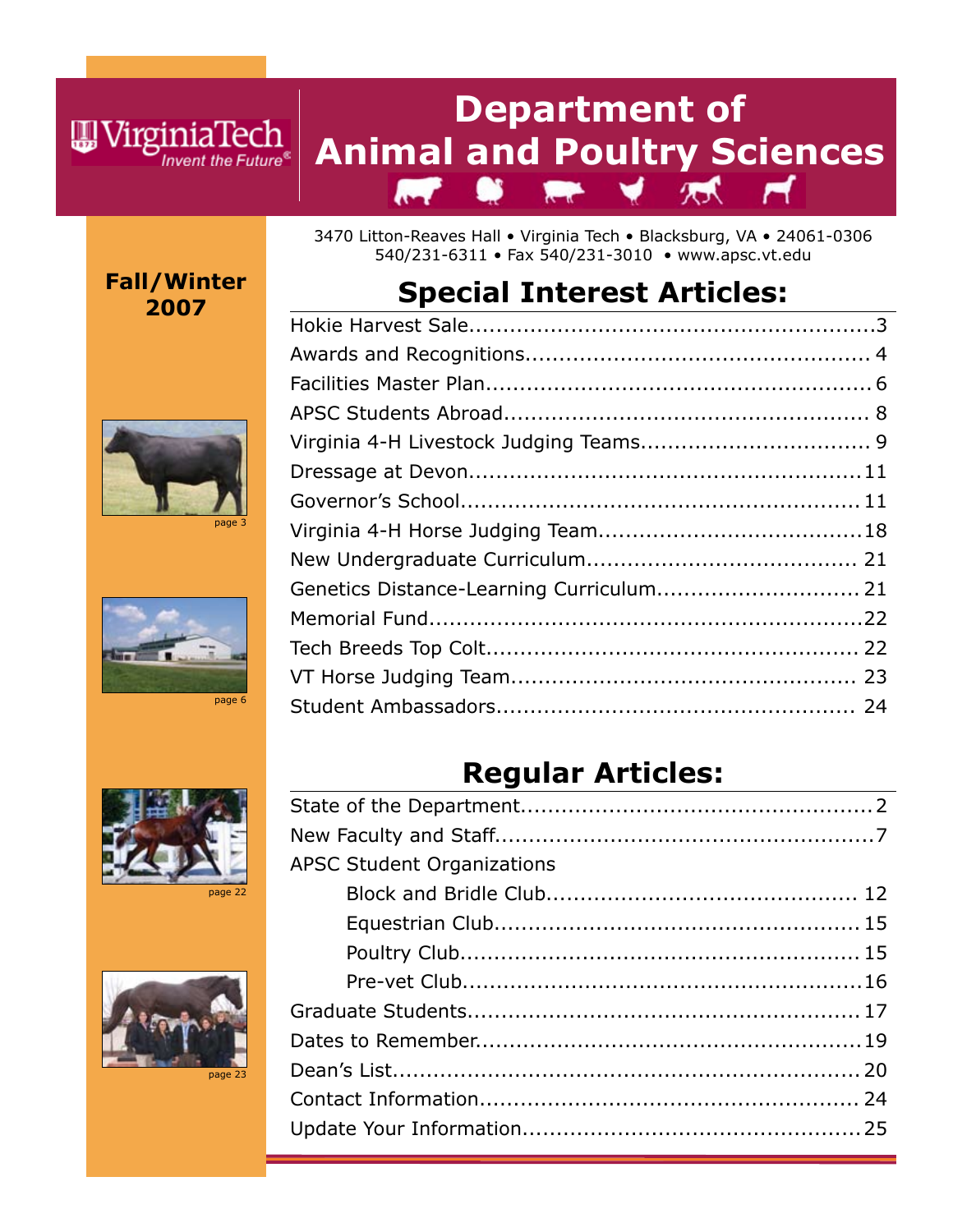# **The State of the Department**

by Dr. Kenny Webb, Professor and Interim Department Head



In this university setting, we find ourselves measuring time by where we are in the academic year. At the writing of this article, we are just days away from completing the 2007 fall semester where we had an undergraduate enrollment of about 465. Eighteen students will receive their B.S. degrees on December 14. At the same time,

four students will receive M.S. degrees and five students will be awarded the Ph.D. degree. You will find more about this further in this newsletter.

Alumni, friends, and stakeholders, we hope you take pride in the accomplishments of the department. Helping outstanding students achieve their academic goals and receive degrees, as mentioned above, is a major part of who we are. As you read further in this newsletter, you will find numerous examples of exciting achievements of faculty and students.

The department's research and graduate training program continues to enjoy national and international stature and productivity is increasing at a very high rate. This past year, research grants received totaled \$2.6 million. Research funding generated by departmental faculty has increased at the rate of about 26% per year since 2000. The College of Agriculture was listed as tenth among colleges of agriculture in research funding by the National Science Foundation. Your Department of Animal and Poultry Sciences is one of the top contributors to the recognized achievements by CALS.

Departmental extension programs are providing top quality programming to a very wide array of stakeholders and in some areas, numbers of individuals being served are at an all-time high. External funds garnered by extension faculty to support their activities are at an unparalleled high and we expect them to continue growing.

It is rewarding to report on the achievements of the department, but to continue this, we must be ever vigilant to assure that we have the best people working with the best tools and facilities so that they can achieve their finest. We have outstanding faculty and we expect to add to the faculty roster over the course of the next year or two. During the

past three to four years with the assistance of CALS, we have been able to renovate some of the research laboratories in the department bringing them to state-of-the-art condition. We are about to complete a major renovation of space in Litton Reaves that will provide facilities for Biosafety Level 2 animal research. The renovation is critical as we develop our efforts to study host-pathogen interactions and how these interface with physiological processes such as immunology and nutrition.

A major limitation for the department resides with our animal facilities that are used to support departmental programs in instruction, research, and extension. In general, our animal facilities are enormously inadequate to sustain the level of achievement you and we should be expecting from our programs. Earlier this year, faculty in the department devoted considerable effort to developing a facilities master plan. You can read more about this later in this newsletter. We are now in the process of developing these plans. As alumni, friends, and stakeholders, you can help us achieve our vision of having the very best animal facilities to support our teaching, research and extension programs. Virginia Tech, the College of Agriculture and Life Sciences, and your Department of Animal and Poultry Sciences are currently in the midst of the Campaign for Virginia Tech – Invent the Future. Throughout Virginia Tech's history, private philanthropy has played a critical role in shaping the success of our educational mission. On many occasions, friends and alumni have confirmed their confidence in our vision. Their generosity has made possible the unique position we are in today. We have more programs, more students, and more successes in research and education than ever before. Please consider becoming involved in this process as a donor or in some other way. I will be happy to visit with you (webbk@vt.edu) or if you choose, you may contact the CALS Development Office (rjmac@vt.edu).

In closing I have three requests: 1) enjoy this newsletter and take pride in our accomplishments, 2) alumni please take time to complete the last page of the newsletter with updated information about yourself and return it to us, and 3) do think seriously about how you may play a role in helping us realize our vision for modern animal facilities.

Thank you for your continued support of our department.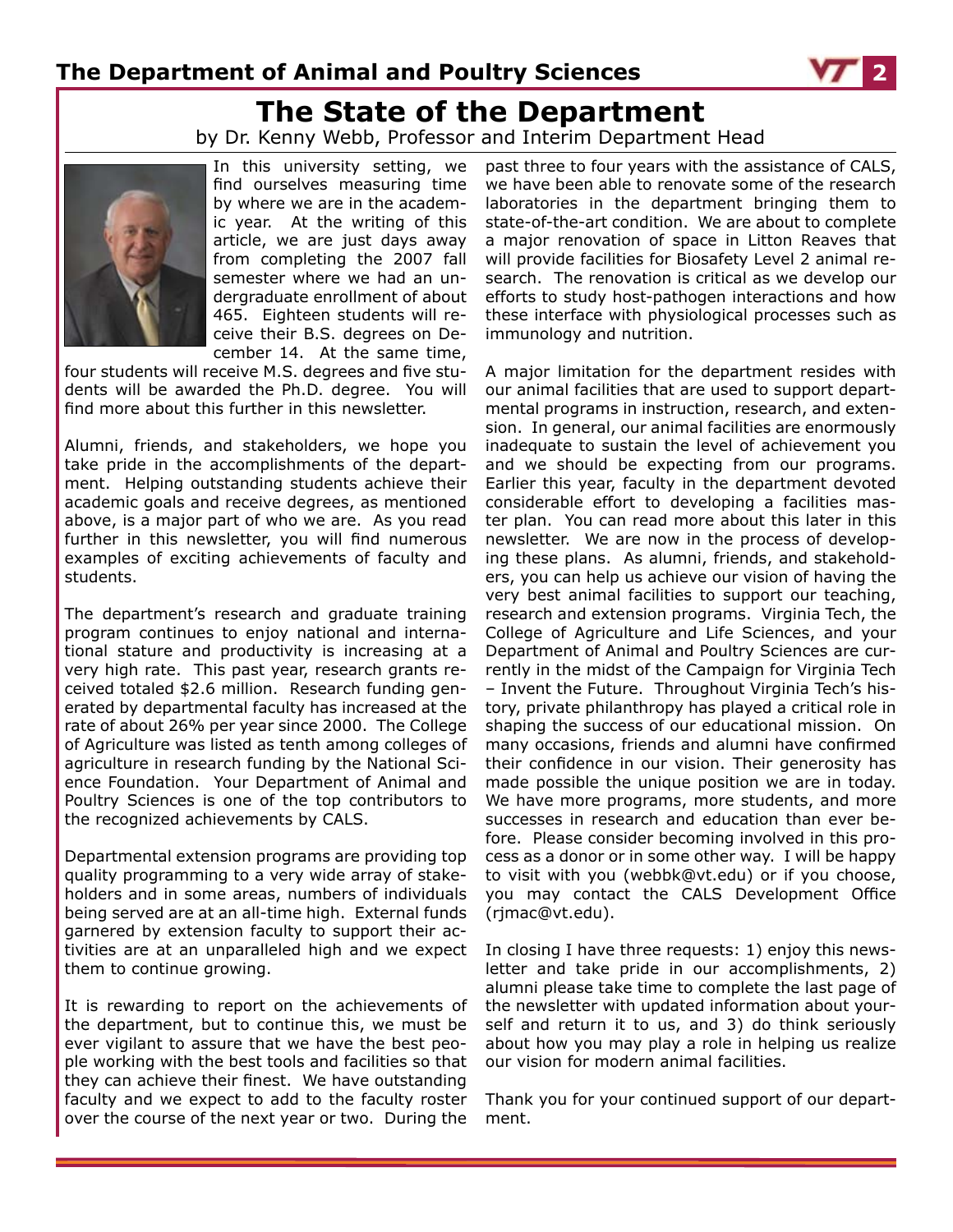## **Record Breaking Sale at the Hokie Harvest The Department of Animal and Poultry Sciences 3**

by Dr. Dan Eversole, Associate Professor

The 2007 Livestock Merchandising Class entertained a spectacular crowd of over 850 friends and supporters on a rainy, chilly evening at the 13th Annual Hokie Harvest Sale on Friday, October 26th. There were 9 breeding swine sold via silent auction prior to the 16 university horses and 35 head (27 lots) of beef cattle that were sold concurrently at public auction in the Alphin-Stuart Livestock Arena (horses) and the Livestock Judging Pavilion (beef cattle). There were 211 registered buyers from Kentucky, South Dakota, Florida, South Carolina, Tennessee, West Virginia, North Carolina, Maryland, and Virginia. The beef cattle sale grossed \$110,650 with a sale average of \$4,098 with the following breed totals: Angus - \$89,300; Hereford -  $$10,150$ ; Simmental -  $$9,000$ ; and Charolais - \$2,200. The horse sale grossed \$58,300 with a sale average of \$3,644 while the nine breeding swine averaged \$339. This year's sale gross totaled \$172,003, which is the highest grossing sale since the inception of the Hokie Harvest in 1995.

In the cattle sale of four different breeds, Lot 1 set a record breaking price of \$41,000 among all cattle (533 head) and horses (314 head) sold in the 12 previous Hokie Harvest Sales. This three-year-old cow is an elite Angus female with an impeccable pedigree. She is a daughter of the highly acclaimed Pathfinder Sire, Bon View New Design 1407, and is a direct granddaughter of the \$7M producing Wehrmann Angus donor, GAR Precision 2536. This highly valued donor cow sold with four frozen embryos by CA Future Direction 5321 to Clifton Farms of Berryville, VA.

In the yearling heifer division, Lot 9 was the sale topper at \$4,000. This Angus bred heifer is an embryo transfer daughter of the \$10,000 donor, Alli Rita 704 314, and is sired by the record selling \$255,000 GAR Integrity. She sold to B.L. Grady of Faison, NC.

VPI Titan 6S50 (Lot 16) topped the yearling bull division at \$2,900. This Rito 2V1 son has tremendous curve-bending genetics and stems from an exceptional

cow family in the Holly Hill Program in Mt. Crawford, VA. He sold to John Howell of Floyd, VA.

The top seller for the horse sale was the impressive two-year-old Bertone VT (Lot 9), who sold to Ray James of Roncevert, WV for \$11,500 after impressing the crowd with his incredible trot. The bay Oldenburg NA gelding is by the



top international dressage stallion Bugatti Hilltop and had been named Champion Colt at his ISR/Oldenburg NA inspection as a foal. The second-highest selling horse was the two-year-old Bravado VT (Lot 12), a Premium Oldenburg NA gelding sired by Virginia Tech's own Baladin d'Oc and out of the imported Dutch Warmblood mare, Kalanta. The winning bidder was the Grand Prix dressage rider Sue Cooper of Impulsion Unlimited, Inc. in Huddleston, VA, who paid \$5,600 for the outstanding young prospect.

The 78 students did a marvelous job of preparing for the sale. They gained 'hands-on' experience in sale management, budgeting, cataloging, advertising, livestock photography, clerking, and health requirements. A special thanks is extended to Col. Jeff Marsh of Eurosport Auctions, Ltd. and Col. Ken Brubaker of Brubaker Sales and Marketing for serving as auctioneers for the horses and beef cattle, respectively. Students Victoria Athey, Leesburg, VA; Courtney Hall, Mitchell, VA; Allen Heishman, Mt. Jackson, VA; and Cameron Sasser, Albermarle, NC served as ring people for the beef cattle sale while Adam Marshall, Fancy Gap, VA worked the ring. Bid-takers for the horse sale were Rebecca Arnold, Martinsville, VA; Marit Domjahn, Abingdon, VA; Lucas Spillman, Spotsylvania, VA; and Cliff Williamson, Reva, VA. Students who were clerking 'in the block' were Ciera Sowers, Floyd, VA and Melissa VanWitzenburg, New Canton, VA for the beef cattle and horses, respectively. The Food and Beverage Committee, with assistance from the Block and Bridle Club in the Department of Animal and Poultry Sciences, served a complimentary BBQ dinner to over 850 guests. Their support and cooperation are greatly appreciated.

The response from the 211 registered horse, swine, and beef cattle buyers and feedback from the students in the class continue to be overwhelming in favor of hosting another student-run livestock sale. Plans are currently underway for the 14th Annual Hokie Harvest Sale on Friday, October 31, 2008. We hope to see you there!

#### **Hokie Harvest High Seller**

"VT 1407 New Design B4," a 3-year-old Angus cow, was purchased for \$41,000 in the 2007 Hokie Harvest Sale by Wayne Koonce and Harriet Hentges, owners of Clifton in Berryville, Virginia. "B4" ranks in the Top 1% of Angus dams for \$Beef Index, the most comprehensive performance index used to evaluate Angus cattle. Clifton is home to an arsenal of outstanding embryo donors that excel in growth, maternal and carcass traits. The Clifton program is well-known nationwide and having a Virginia Tech cow counted among the donors in their embryo program is a great honor.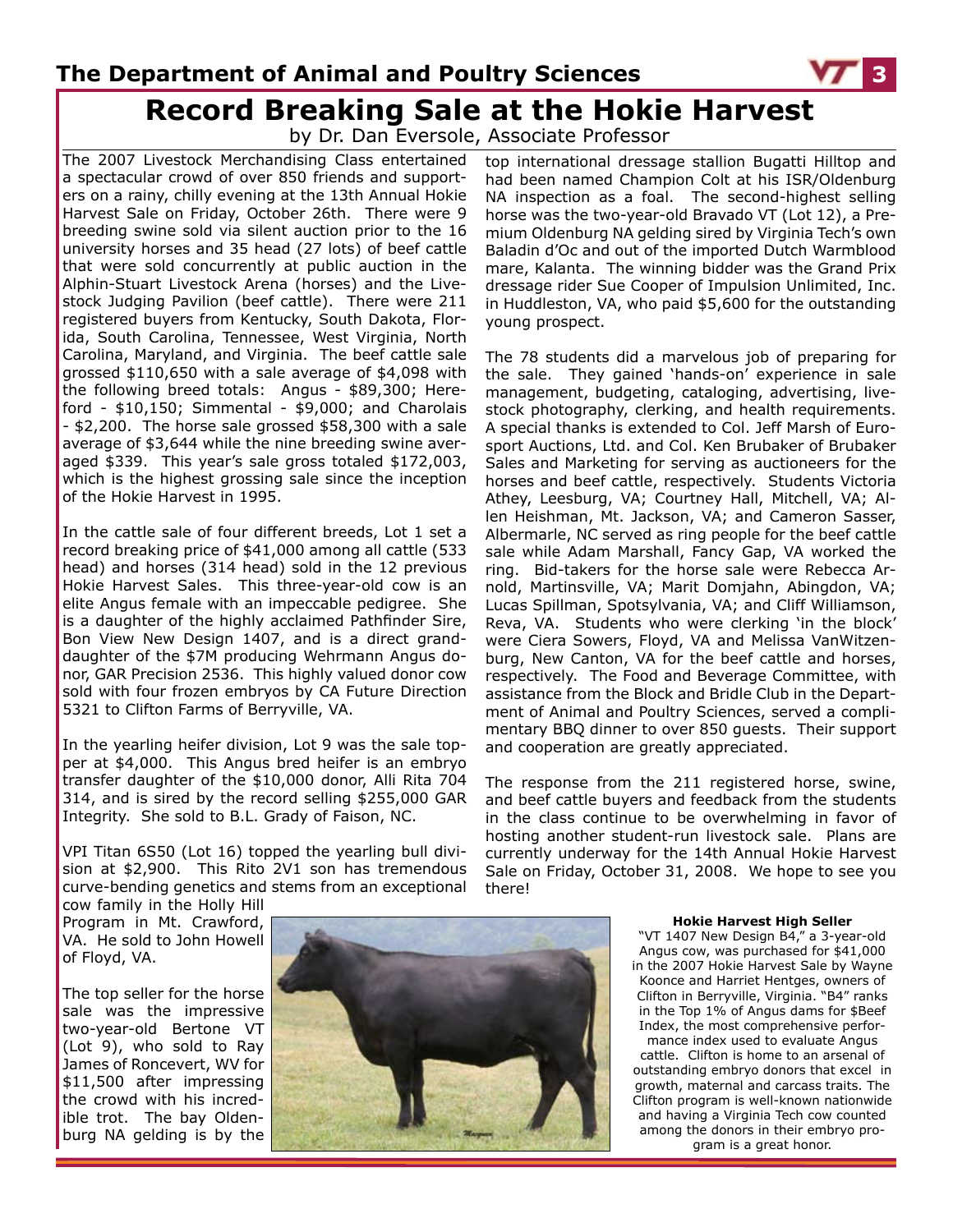## **Awards and Recognitions Virginia General Assembly Recognizes Dr. A. L. "Ike" Eller, Jr.**

Dr. Arthur "Ike" Eller, Jr., Professor Emeritus of Animal Science, was presented with a commendation from the Commonwealth of Virginia House of Delegates by Delegate Jim Shuler at the College of Agriculture and Life Sciences Alumni Awards Banquet on October 12, 2007. The resolution honors Dr. Eller's commitment to many years of teaching, research, and leadership related to improving the beef cattle industry in the Commonwealth.

Dr. Eller is a '55 and '66 graduate of Virginia Tech's Animal and Poultry Science Department. In 1972, he obtained his doctorate from the University of Tennessee. He joined the faculty at Virginia Tech in 1960.

He played a leading role in the development and operation of the Virginia Beef Cattle Improvement Association and contributed greatly to the founding of the national Beef Improvement Federation. He has served in an advisory capacity for numerous beef cattle organizations. As director of development for the college in the late 1990's, he led a \$25.6 million campaign, surpassing the original goal by \$10 million.



Dr. Ike Eller (left), accompanied by his wife Carolyn (right), receives a commendation from the Commonwealth of Virginia House of Delegates, presented by Delegate Jim Shuler (center)

Dr. Eller has been the recipient of numerous honors and awards throughout his distinguished career, including the American Society of Animal Science National Extension Award, VA Agribusiness Council Distinguished Service Award, Progressive Farmer's Man of the Year in Virginia Agriculture, and Virginia Tech's College of Agriculture and Life Sciences Hall of Fame Award.

### **Outstanding Ambassador Award: Ashleigh Waddle**

by Lori Greiner, CALS Communications Manager



Ashleigh Waddle (APSC '07) of Saltville, Va., was the recipient of the CALS Outstanding Ambassador Award. Waddle was a college ambassador for three years, serving as president of the ambassadors in the 2005- 06 academic year. Her contributions and leadership during this time extended beyond the college to reach the university and the local community.

Waddle was a member of the Student Alumni Associates, an official affiliate of the Virginia Tech Alumni Association. This group assists with various alumni

programs and aims to better orient undergraduate students to the alumni association's programs. As a national collegiate agriculture ambassador with the Collegiate Future Farmers of America, she also gave presentations to interested parties about the agriculture industry. Waddle served as coordinator of the student track at the National Agriculture Alumni and Development Association annual conference. She was an orientation leader, a member of the Dairy Club and Alpha Chi Omega, and a volunteer with Southwest Virginia Big Brothers Big Sisters and Team in Training.

continued on page 5...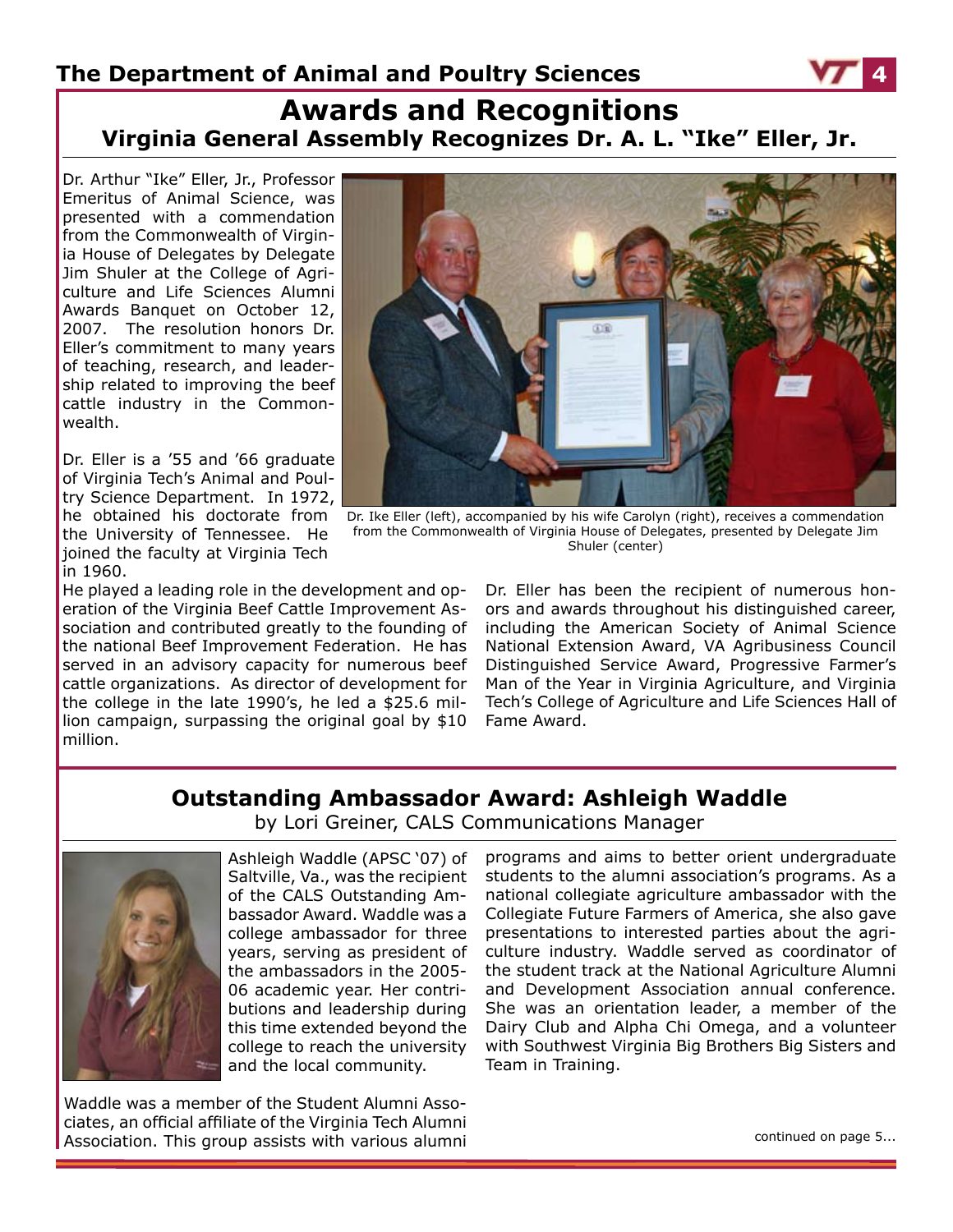**Awards and Recognitions,** continued from page 4

### **Dr. Dan Eversole Wins Honorary FFA Degree**



The Virginia FFA Board of Directors recently nominated Dr. Dan Eversole, an Associate Professor in the Department of Animal and Poultry Sciences at Virginia Tech, to receive the Honorary American FFA Degree. The award is given to those who advance agricultural education and FFA through outstanding personal commitment.

The National FFA Organization works to enhance the lives of youth through agricultural education. Without the efforts of highly dedicated individuals, thousands of young people would not be able to achieve success that, in turn, contributes directly to the overall well being of the nation. The Honorary American FFA Degree is an opportunity to recognize those who have gone beyond the valuable daily contributions to make an extraordinary long-term difference in the lives of students, inspiring confidence in a new generation of agriculturists.

Members of the National FFA Board of Directors approve the nomination. Dr. Eversole traveled to Indianapolis in order to receive the honor during an onstage presentation at the 80th National FFA Convention, held October 24-27, 2007. All recipients will receive a certificate and medal and their names will be permanently recorded.

The National FFA Organization, formerly known as the Future Farmers of America, is a national youth organization of 495,046 student members - all preparing for leadership and careers in the science, business and technology of agriculture - as part of 7,242 local FFA chapters in all 50 states, Puerto Rico and the Virgin Islands. The National FFA Organization changed to its present name in 1988, in recognition of the growth and diversity of agriculture and agricultural education. The FFA mission is to make a positive difference in the lives of students by developing their potential for premier leadership, personal growth and career success through agricultural education.

## **College Of Agriculture And Life Science Award**



Dr. Kenny Webb, professor and interim head of the Department of Animal and Poultry Sciences, received the 2007 College Award for Research Excellence for Basic Research. The award recognizes his discovery that the absorption of small peptides contributes greatly to animal nutrition. Animal scientists worldwide now recognize the concept,

and nutritional supplements are being designed expressly to take advantage of peptide absorption.

### **Dean's Forum on Health, Food, and Nutrition – Fall 2007**

Xiaolun Sun, a graduate student in APSC who just completed his Ph.D. degree with Dr. Curtis Novak, received an Honorable Mention in the Nutrition category for his poster entitled "Broiler Performance and Yield Observed with Enzyme Supplementation and a Corn Matrix Adjustment for Energy".

## **Student Research Paper Certificate Of Excellence Recipients ADSA-PSA-AMPA-ASAS Joint Annual Meeting** July 8-12, San Antonio, TX



Elizabeth Gilbert, graduate student

Elizabeth is also the 2007 recipient of the E.T. Kornegay Memorial Travel Scholarship and the Eastern Shore Hatchery Association Emerson Morgan Graduate Award.



Jessica Gould, senior undergraduate APSC major

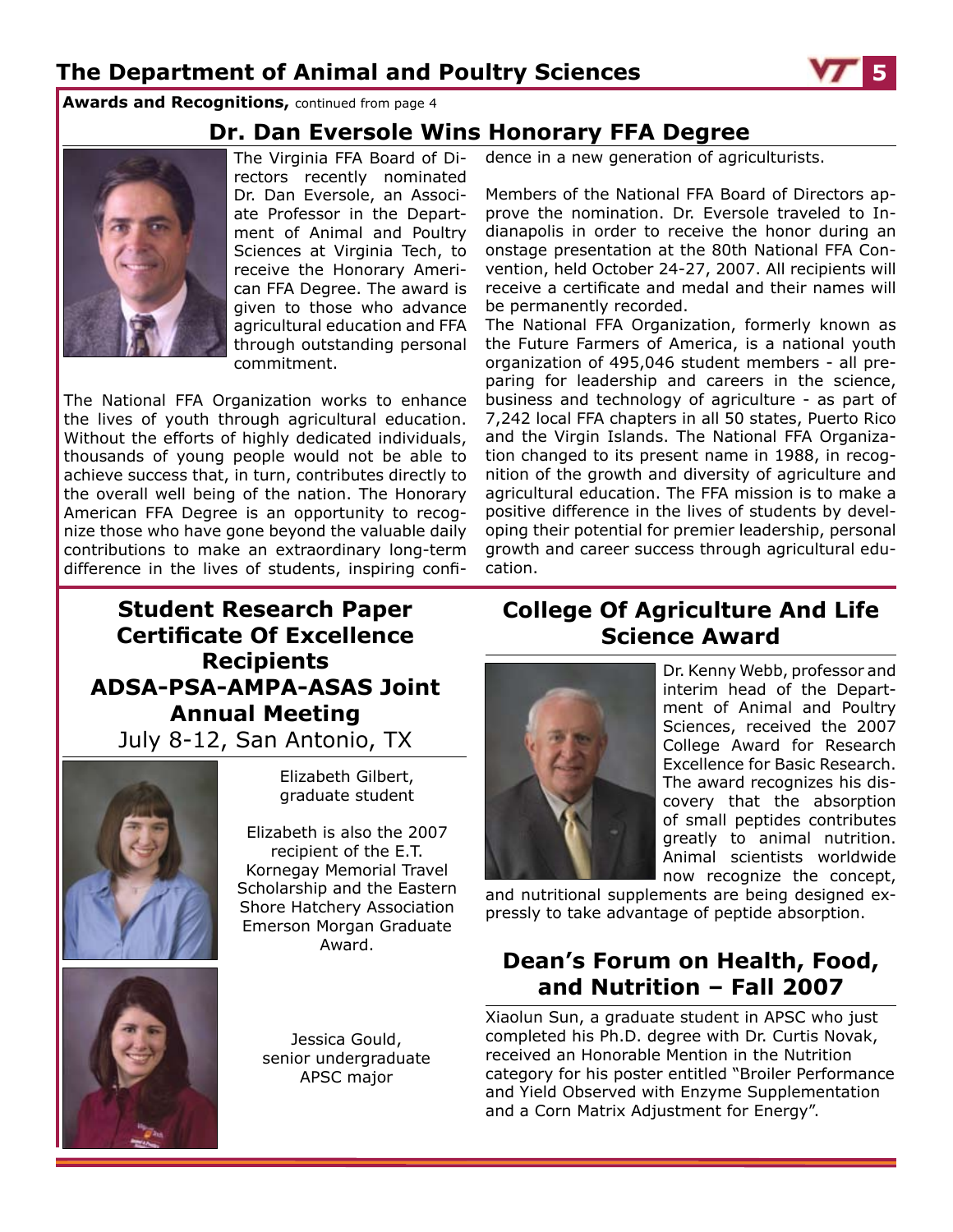

# **Facilities Master Plan Report**

During the last eight months a focused effort has been underway to plan renovations and new constructions that will enhance the animal units used by the Department of Animal and Poultry Sciences. Members of the Facilities Master Planning Committee are: Bill Beal (chair), Guillermo Scaglia, Rebecca Splan, Dave Linker, Scott Greiner, Dan Eversole, Audrey McElroy, Cindy Wood, Paul Siegel, and Teresa McDonald.

The livestock and poultry facilities of the Department of Animal and Poultry Science Department (APSC) support the teaching, research and extension missions. Construction and maintenance of modern livestock and poultry facilities are critical to safe, "hands-on" teaching programs and for the delivery of on-campus extension events that have earned the department numerous accolades. Animal housing and handling facilities are also essential for maintaining animal populations that facilitate a broad range of research extending from herd and flock animal breeding projects to mechanisms regulating cellular metabolism.

The report written by the Facilities Master Plan Committee describes current facilities and outlines proposed new construction or renovations. Outcomes that justify improvement of the facilities for beef cattle, equine, poultry, sheep, swine and other multiuse facilities are detailed in the report and the potential impact of facility improvements in each area is predicted. Proposed facility improvements range from complete reconstruction of some older facilities to additions at newer facilities designed to enhance their function.

The impact of improving facilities for beef cattle, equine, poultry, sheep, swine and multi-use facilities will be realized across all missions of the department. The total impact will be to improve the recognition and perception of the Department of Animal and Poultry Sciences at Virginia Tech as a leader in research, teaching and extension. The facility improvements are expected to:

- Capture the unique opportunity to deliver teaching, research and outreach information to Virginia Tech students and Virginia producers using stateof-the-art facilities that promote Virginia Tech and Virginia agriculture
- Enhance job competitiveness of undergraduate and graduate students trained with modern, industry type equipment and facilities for management of livestock and poultry
- Increase hands-on teaching opportunities and activity of the Virginia Tech Block & Bridle, Poultry and Equitation Clubs
- Increase the opportunities for Virginia Tech to host state, regional and national livestock and equine events
- Enhance the ability of researchers to solve problems faced by livestock and poultry producers in the state and nationwide, thereby positioning the university as one of the premier agricultural research institutions in the country
- Generate greater scholarly output by faculty, undergraduate and graduate students and increase competitiveness for external funding of research activities as a result of improved infrastructure and research capabilities
- Increase efficiency of animal management centered around enhancements in animal care, improved animal health, greater feeding efficiency and implementation of environmentally-friendly waste disposal



Alphin-Stuart Livestock Teaching Arena is the newest APSC facility. It has been utilized extensively and has provided a venue for excellence in teaching, extension programming and other events.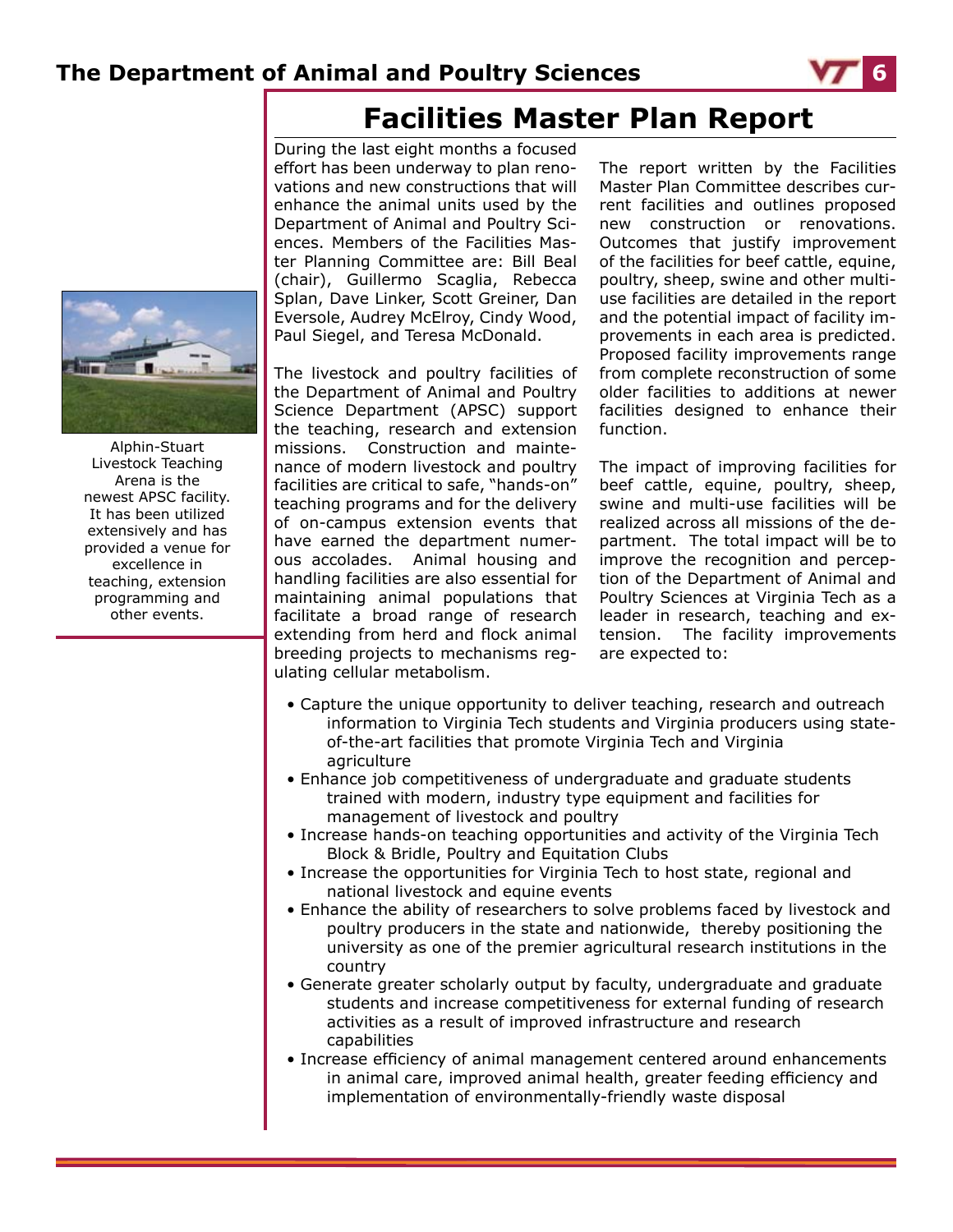

## **New Faculty & Staff Julia McCann, Instructor**



The APSC Department welcomes Dr. Julia S. McCann to the faculty as an instructor for the equine undergraduate program. Having headed the VA State 4-H Horse Show in 2002-2004 at Lexington, Dr. McCann enters the position with an insight of the VA horse industry and the talented people that are involved with it. "The outstanding quality of students and the APSC programs at

VT are well known across the country and it is truly exciting to become a part of this outstanding team," states Dr. McCann.

Dr. McCann originates from the Winston-Salem, NC area where she competed nationally in 4-H equine events and worked in the family horse business. She earned a B.S. from NCSU in Animal Science where she started the first collegiate horse judging team. But she is no stranger to Virginia Tech

as she earned a M.S. degree in equine nutrition and coached the first collegiate horse judging teams with Dr. Tom Meacham. After earning a Ph.D. from Texas Tech University in equine behavior and physiology, she served on the faculty at The University of Georgia Animal and Dairy Science Department for 16 years. Her research interests elucidated physiological changes in the pregnant mare grazing infected tall fescue pastures as well as other forage and behavior problems documented in 15 refereed publications. Dr. McCann taught six equine courses, three general animal science courses and coached the horse judging team to some national titles. As a Hokie, she will rely on this experience to teach Introduction to the Equine Industry, Advanced Principles of Equine Evaluation, and a new Horse Management Laboratory course along with undergraduate advising and coaching the VT Horse Judging Team.

Dr. McCann resides in Newport, VA with her husband Mark and sons Josh and Zach. She rides daily and targets a few horse shows for herself among the many 4-H activities of the boys who show sheep, horses, and play basketball.

### **Kristine Doyle, Supervisor and Instructor, Smithfield Horse Center**



Kristine Doyle joined the Smithfield Horse Center in September 2007 as the new Farm Manager. She is originally from Illinois and recently completed a Master's degree in Animal Science at the University of Illinois while serving as Farm Manager of the University of Illinois Equine Research and Teaching Unit. Kristine is responsible for the daily opera-

tions of the farm and care of the horses housed at Smithfield, as well as assisting with the instruction of equine courses taught at the Smithfield Horse Center. In addition, she has volunteered to serve as Coach of the IHSA Stock Seat Equestrian team. Outside of the farm, Kristy enjoys riding and actively competes with her own horses in American Paint Horse Association (APHA) shows.

### **Amy Parsons, Extension Project Associate**



Amy's primary responsibilities as an Extension Project Associate are to establish and maintain an extension education program for poultry youth related activities, coach the poultry judging team and teach the Poultry Evaluation and Selection course.

### **Kim Graham, Accounting Clerk**

Kim Graham has been hired recently as a full-time employee in the accounting office. She is a native of West Virginia, and moved to Dublin in 2006. The mother of three children (one daughter and two sons), Kim has worked in accounting/bookkeeping for 12 years.

### **Bernard Duncan, Agricultural Technician, Poultry Farm**

Bernard Duncan has recently joined the work force at the APSC Poultry Farm. Bernard is a native of Blacksburg; he and his wife live in McCoy, VA.

continued on page 8...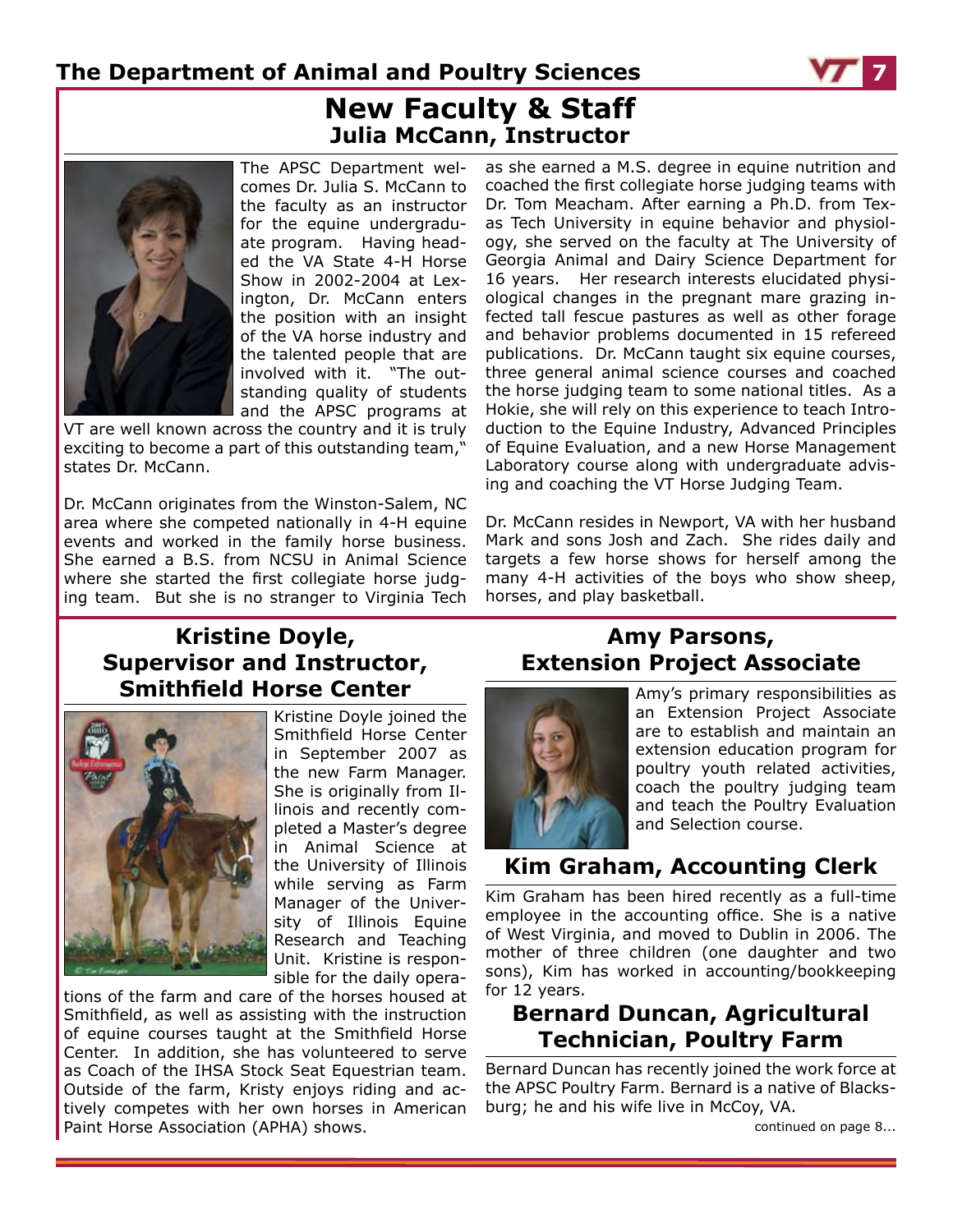# **The Department of Animal and Poultry Sciences 8 APSC Students Abroad**

by Dr. Cindy Wood, Associate Professor, Genetics and Animal Production



Since 2000, 25 undergraduate students in Animal and Poultry Sciences have broadened their horizons and stretched their comfort zones by taking advantage of opportunities to study abroad for one or more semesters. Those students have taken courses in South Africa, West Indies, England, the island of Malta, Mexico, Ireland and Austra-

lia. In addition, other students have completed internships and study tours throughout the world.

By far the most popular program has been the student exchanges between Virginia Tech and the University of the Orange Free State in South Africa. A total of 13 APSC students have participated in this program, spending the spring semester in the southern hemisphere. The program's success has several components: 1) students can take courses taught in English that satisfy APSC degree requirements; 2) a VT faculty member accompanies each group of students and helps them in adjusting for the semester; 3) South African students and faculty make our students feel very welcome; and 4) the sightseeing opportunities are fantastic.

Other universities that have hosted APSC students include the University of the West Indies, the University of Sunderland, the University of Malta, the Univsidad Veracruzana, the University of Pretoria, the University of Limerick, the University of Westminster, and Curtin University.

Invariably, students who have taken the plunge and studied abroad rate the experience as one of the best in their college careers. At the least, it gives each participant a real sense of accomplishment. At its best, study abroad can be a life-altering experience. As we move towards the second decade of the 21st century, the APSC undergraduate programs will encourage even more students to study abroad.



Virginia Tech students in South Africa. Picture by Scott Purcell.

### **New Faculty and Staff,** continued from page 7 **Sherri Willis, Instructor and Barn Manager, Campbell Arena**

Sherri Willis is the barn manager and assistant instructor at Campbell Arena. While attending Virginia Tech as an undergraduate student, Sherri was a zone finalist on the IHSA team and was a founding member of RadTech Equine Corporation. RadTech organized intercollegiate riding teams for both Virginia Tech and Radford University when the two schools had no formal riding programs. More recently, Sherri has competed in local horse shows with the accomplishments of winning the SWVHJA Older Adult Medal Finals on two occasions.



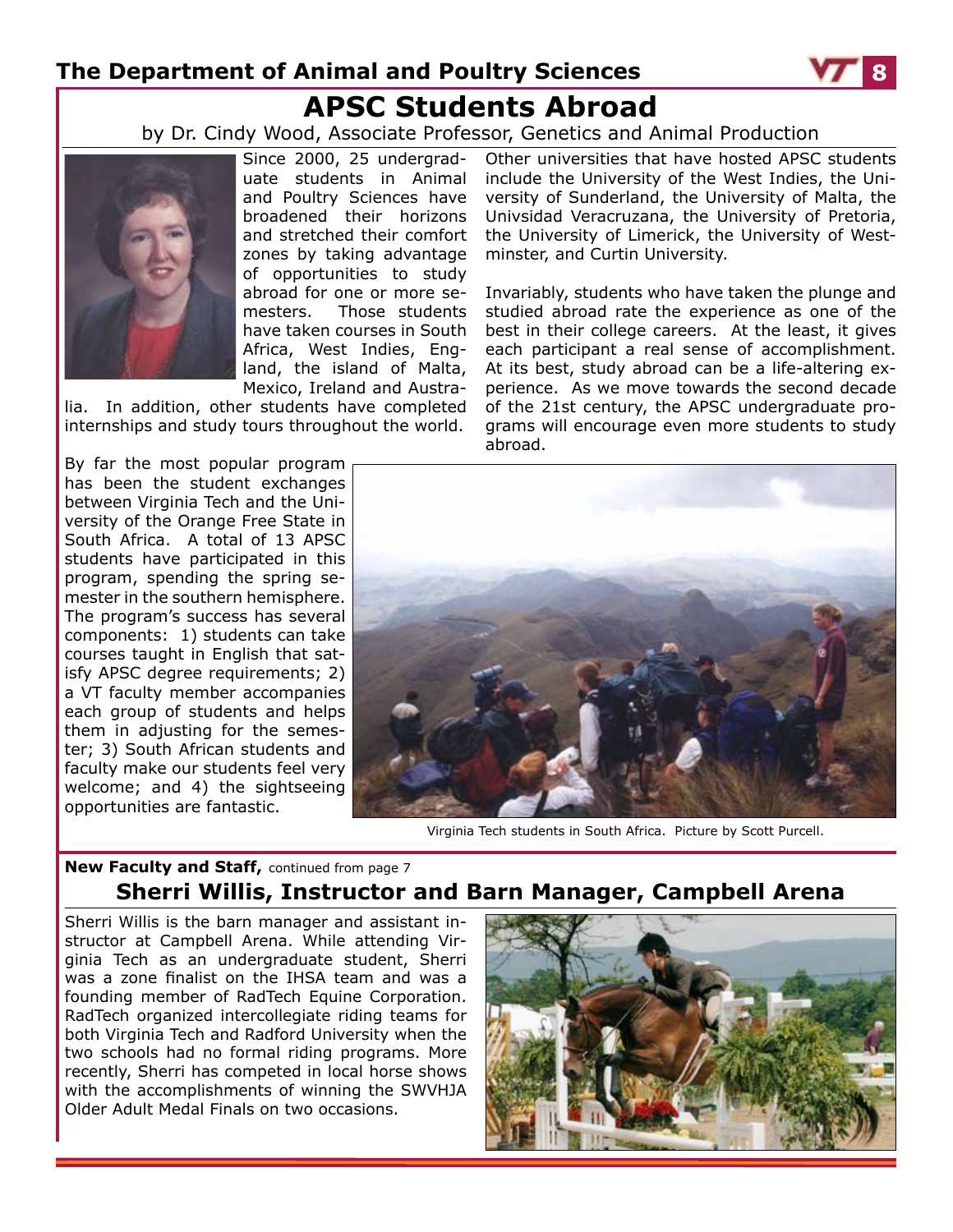## **Virginia's 4-H Teams Excel in 2007 National Competitions**

by Dr. Mark Wahlberg, Associate Professor, 4-H Livestock Specialist



Virginia's best 4-H livestock members have competed in four different national level competitions this year, and excelled in every one of them. The livestock judging team has won two major contests this fall. The state-winning meats judging team had a sixth place finish in their national contest. And

the state-winning stockmens contest team, while finishing sixth in their national event, had the firstplace individual in the entire contest. In the enclosed table can be seen the details of the competitions.

Will Copenhaver took first place in the national Skillathon Contest, an event where Virginia's first-place Stockmens Contest team competes each year. In this comprehensive test of knowledge across the spectrum of livestock species and topics, Will outscored every other contestant from across the country. To go with that, his teammates Brad Copenhaver and Samantha Gregory also finished in the top ten. Virginia's team won the Identification category, and was 6th place overall. This team, composed of Washington County 4-H members, was trained by Extension Agents Phil Blevins and Crystal Peek.

The meats judging team represented Virginia very solidly in their national event. This Augusta County team had previously won the state contest, held in March in Blacksburg. At their national contest in Manhattan Kansas they stood their ground against the likes of Colorado, Illinois, and Texas to take sixth place out of the 15 teams competing. Team member Jessica Liskey stood tall in the judging and reasons category by finishing in the top 10 in every species, and 11th place overall. Danielle McPherson was 9th in retail cut identification. As a team Virginia was 4th in retail cut judging, and 3rd in oral reasons on their way to a sixth place overall finish. The team is coached by volunteer leader Eric Stogdale.

The livestock judging teams representing Virginia had a superb season, winning both major contests in which they competed. At the American Royal in Kansas City, the Augusta County team beat them all. From among the 19 teams competing Virginia took 4th in sheep, second in oral reasons, and

first place in both swine judging and beef judging to win the contest by 12 points. Brandon Reeves won the sheep and oral reasons cateogry, in addition to finishing 3rd in cattle to finish in first place overall. Stephanie Willis won the swine division , was second in cattle, and 4th place overall. Laura Kate Reeves was the second place winner in swine judging. Eric Stogdale and Shirley Kaufman trained this winning team.

At the National 4-H Livestock Judging Contest, there were 33 teams and 129 contestants. And once again, Virginia's team took the first place award. Brandon Reeves and Stephanie Willis were joined by Luke Strecker and Kaitlyn Meadows, who competed for Rockbridge County in the state contest in June. Virginia's team took second in sheep judging, 3rd in beef, fifth in oral reasons, and 6th in swine judging to compile their winning margin of 22 points. Brandon and Luke were the 3rd and 4th place individuals overall, and Stephanie was 8th. This qualified them to be awarded 4-H Livestock Judging All-American recognition. In addition, Stephanie took second place in sheep judging and Luke was 7th in cattle judging. Brandon was 11th in 2 different categories. This team was coached by Dr. Mark Wahlberg, Extension Animal Scientist.

This outstanding performance in four different national competitions is truly exceptional. It is rare to have a first-place finish in any national competition, and Virginia had two first place team finishes, and also two first-place individuals. Virginia's best in the 4-H livestock program have gone head-to-head with those from the other states, and proven that they are among the best in the entire nation.

Virginia's 4-H livestock program provides many opportunities for youth to learn about beef cattle, sheep, swine, and the red meats derived from these species. Volunteer leaders and Extension Agents lead the local programs. The comprehensive educational opportunities available for young people to learn are coupled with events in which they can demonstrate their knowledge in competition with their peers from around the state. Finally, the winning teams and individuals in the state events are given the opportunity to represent Virginia in the various national competitions. Specialists from Virginia Tech, particularly from the Department of Animal and Poultry Sciences, lead the state level events and guide the overall educational program. continued on page 10...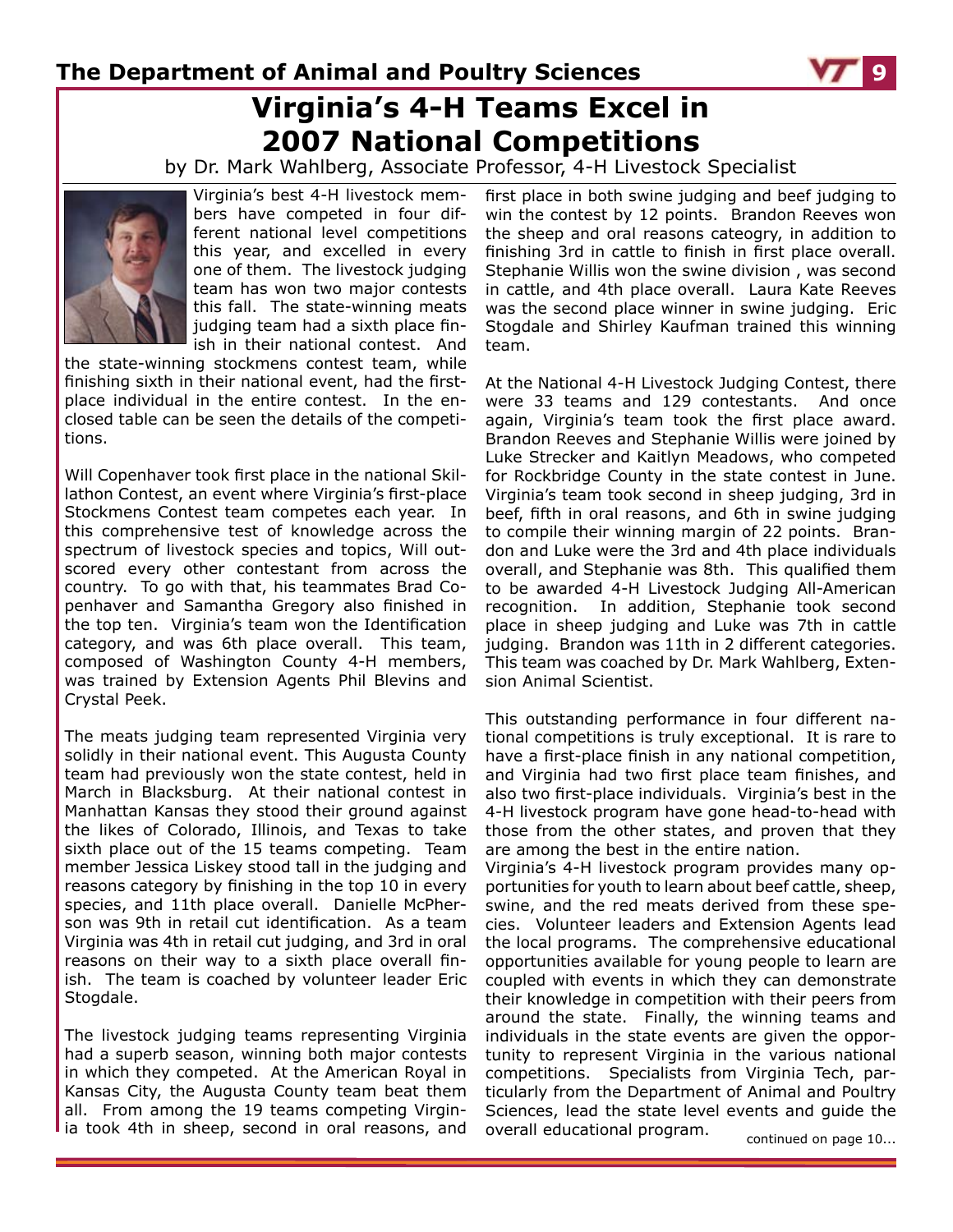**Virginia's 4-H Teams,** continued from page 9...



Champion team at American Royal 4H Livestock Judging Contest, held in Kansas City. From left, Laura Kate Reeves, Stephanie Willis, Danielle McPherson, and Brandon Reeves



Champion team at National 4H Livestock Judging Contest in Louisville, KY. From left, Mr. Willie Hayes, donor of team award from Westway Feed Products, Luke Strecker, Brandon Reeves, Stephanie Willis, Kaitlyn Meadows, and Dr. Mark Wahlberg.



Stockmans Team from Washington County, VA. From left, Coach Phil Blevins, Garrett Cook, Will Copenhaver, Samantha Gregory, Bradley Copenhaver



Meats Team. From left, Coach Eric Stogdale, Jessica Liskey, Danielle McPherson and Brendan Martin. Not pictured, Brad Bennett.

| Competition<br>Name                                         | Date                          | Location           | VA Team<br>Coach                       | <b>Team Members</b>    | Number of<br>Teams in<br>Competition | <b>VA Team</b><br>Rank<br>Overall | Individual<br>Rankings Overall |
|-------------------------------------------------------------|-------------------------------|--------------------|----------------------------------------|------------------------|--------------------------------------|-----------------------------------|--------------------------------|
| American Royal<br>4-H & FFA<br>Livestock<br>Judging Contest | $21 - Oct$                    | Kansas<br>City, MO | Eric<br>Stogdale<br>Shirley<br>Kaufman | <b>Brandon Reeves</b>  | 19                                   | 1st                               | 1st                            |
|                                                             |                               |                    |                                        | Stephanie Willis       |                                      |                                   | 4th                            |
|                                                             |                               |                    |                                        | Danielle McPherson     |                                      |                                   |                                |
|                                                             |                               |                    |                                        | Laura Kate Reeves      |                                      |                                   |                                |
| 2007 National<br>4-H Meats<br>Judging Contest               | $17-Oct$                      | Manhattan,         | <b>Eric</b>                            | Jessica Liskey         | 15                                   | 6th                               | 11th                           |
|                                                             | <b>KS</b>                     | Stogdale           |                                        | Danielle McPherson     |                                      |                                   | 18th                           |
|                                                             |                               |                    |                                        | <b>Brad Bennett</b>    |                                      |                                   | 31st                           |
|                                                             |                               |                    | <b>Brendan Martin</b>                  |                        |                                      | 35th                              |                                |
| <b>NAILE National</b><br>4-H Skillathon<br>Contest          | 12-Nov<br>KY.                 | Louisville,        | <b>Phil Blevins</b><br>Crystal Peek    | <b>Brad Copenhaver</b> | 13                                   | 6th                               | 7th                            |
|                                                             |                               |                    |                                        | Will Copenhaver        |                                      |                                   |                                |
|                                                             |                               |                    |                                        | Samantha Gregory       |                                      |                                   | 8th                            |
|                                                             |                               |                    |                                        | Garrett Cook           |                                      |                                   |                                |
| <b>NAILE National</b><br>4-H Livestock<br>Judging           | $13-Nov$<br>Louisville,<br>KY |                    | Mark<br>Wahlberg                       | <b>Brandon Reeves</b>  | 33                                   | 1st                               | 3rd                            |
|                                                             |                               |                    |                                        | Stephanie Willis       |                                      |                                   | 8th                            |
|                                                             |                               |                    |                                        | Kaitlyn Meadows        |                                      |                                   |                                |
|                                                             |                               |                    |                                        | Luke Strecker          |                                      |                                   | 4th                            |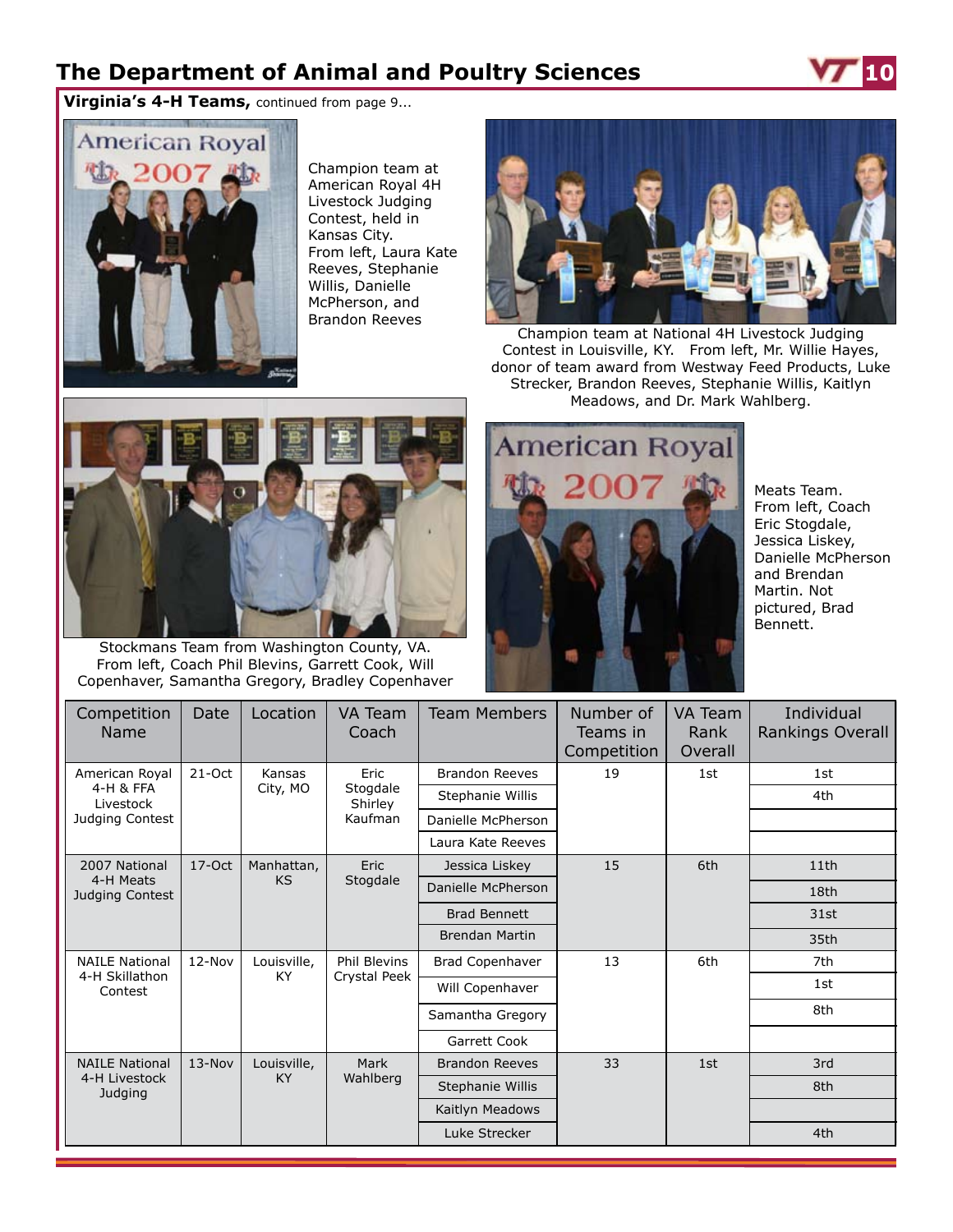# **Successful Debut for Virginia Tech Students and Horses at Dressage at Devon Breed Show**

by Dr. Rebecca Splan, Associate Professor, Equine Science



Congratulations to the Virginia Tech Sporthorse Breeding Program for an outstanding debut at the Dressage at Devon Breed Show in Berwyn, Pennsylvania in September 2007. Dressage at Devon is the most prestigious show of its kind in the country and attracts Champions from across the United States and Canada. In addition, it features one of the best dressage compe-

titions in North America, with many Olympic, World Cup and other top international riders and horses in attendance.

 Three undergraduate students, Jessica Bellonio, Alison Parker and Sierra Pollock, prepared and exhibited the 2007 Oldenburg NA colt Windsor VT with the guidance of Dr. Rebecca K. Splan. Under a panel of three international judges, Windsor VT earned 4th place honors against older horses in the Great American Insurance Group/USDF Breeders' Championship Regional Colt Finals, with an impressive score of 75.15%. One of the judges, Olympic Gold Medalist and renowned breeder Hilda Gurney, even had Windsor VT pinned second in the class, with only the show's eventual Grand Champion scoring higher! All entries in the class had to qualify before the show by earning Champion or Reserve Champion Colt honors at participating regional shows,

so the competition Windsor VT faced was extremely tough!

The trip was an invaluable learning experience for the students involved. The team attended seminars and panel sessions related to the breeding and development of young sporthorses, met and interacted with a who's who of leading breeders, owners, riders and trainers in the industry, and served as outstanding ambassadors for the Equine Science Program while at the show. This is the first time Virginia Tech has showcased its high-quality teaching and sporthorse breeding programs at Dressage at Devon and we are exceptionally proud of our students and their accomplishments! Please congratulate these equestrians on a job well done!



## **APSC Department Participates in the 2007 Virginia Summer Residential Governor's School for Agriculture**

Faculty and staff of the Department of Animal and Poultry Science participated in the Summer Residential Governor's School for Agriculture July 1st through July 28th, 2007. The School's purpose is to provide hands-on, cutting-edge, scientific, and academic instruction to rising juniors and seniors in high school. Experiences in the Governor's School are aimed at developing students' understanding of the scope, opportunities, and challenges of the broad fields of agriculture, human health, natural resources, and veterinary medicine. Providing opportunities such as these to high school students within the framework of academic and scientific rigor allow them to make more informed decisions about their upcoming college educations and often influence their selection of college studies and subsequent career choices.

Courses offered through the Department of Animal and Poultry Sciences focused on business, management, and scientific principles. In addition to coursework, APSC sponsored four group research projects. The projects were focused in the following areas:

- effect of prostaglandin F2 $\alpha$  on corpus luteum size, blood flow, systemic progesterone concentration, and the timing of estrus in cycling beef cows,
- antibiotic alternatives in poultry,
- adjustment factors for baby pig weights, and
- effect of glutathione on thawing of boar sperm.

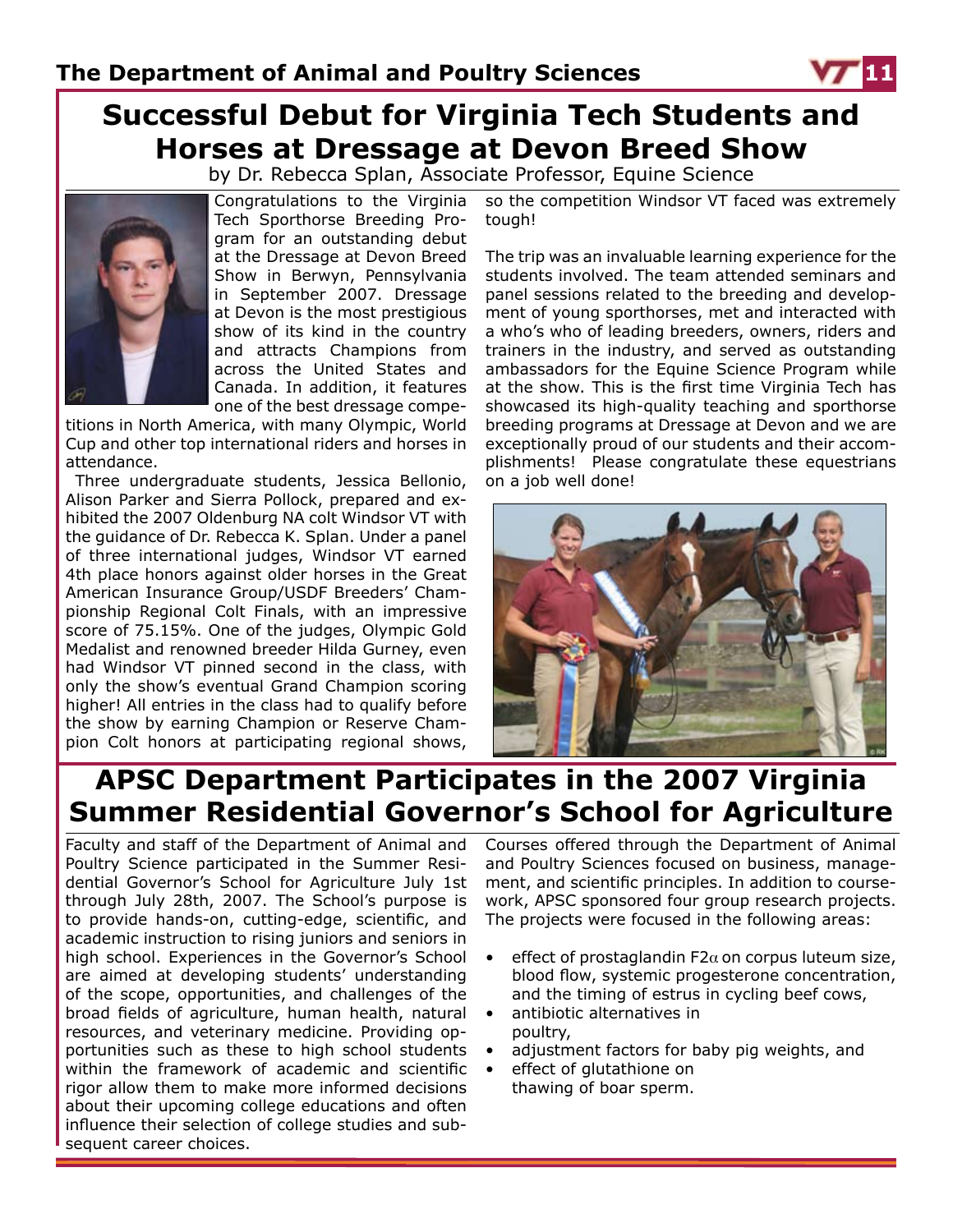# **Block and Bridle Club**

by Kayla Minnick and Charley Stull, Reporters http://www.apsc.vt.edu/clubs/BlockandBridle/index.htm

The Block and Bridle Club of Virginia Tech has enjoyed a busy and productive 2007. From our spring National Convention trip to bright and sunny Florida in January to the rainy, crisp Blacksburg weather that greeted guests at our 85th Little International Livestock Contest, and the flatland winds of Kansas City, MO, the club members and large pledge classes have enjoyed promoting the livestock industry with their friends. We are proud to announce that the total number of participants for our five spring contests was 1,971 this year!

#### *Horse Judging Clinic*

February 24 was the beginning of a busy season in Blacksburg. Nearly six hundred middle and high school students from around the greater New River Valley visited campus to learn the principles of horse judging and prepare for the up-coming judging season at our annual horse judging clinic, chaired by Charlotte Hatch. Morning lectures covered balance and breed conformation, giving oral reasons, note taking, blemishes and undesirable characteristics, performance class evaluation, and judging equitation. Evaluation of a stock horse halter class, a hunter under saddle class and an impromptu equitation class

took place at the Alphin-Stuart Arena after a pizza lunch. Example sets of reasons were also given by past members of the VA State 4-H Horse Judging Team.

#### *Stockman's, Meats and Livestock Judging Contests*

The annual Stockman's contest played host to 456 4-H and FFA participants on March 16. Both the Alphin-Stuart Livestock Arena and the older Judging Pavilion were used to evaluate students' knowledge of various aspects of animal husbandry including equipment, feed, meat products, and livestock selection.

The Meats Judging Contest, chaired by Luray, VA native Jonathan Burner, was held later the same evening and hosted 122 participants at the Food Science Building. This contest gave students the opportunity to evaluate whole pork and lamb carcasses as well as individual cuts of beef, lamb and pork. A meats ID section and written quiz were also used to evaluate the student's knowledge of meat science. The Livestock Judging Contest on March 17 brought 397 contestants to the Alphin-Stuart Livestock Arena. While there, these students evalu-

continued on page 13...



BBQ chair Chris Brown checks the temperature on Block and Bridle's lamb at State Fair to ensure that meat is ready to be cut for serving.



4-H and FFA contestants work on identifying various cuts of meat at the Meats Judging Contest.

B&B Members sort contestant cards for scoring during the Stockman's Contest.

### **2007-2008 Executive Committee**

President: Kelli Beavers kbeavers@vt.edu Vice President: Matthew Earman mpearman@vt.edu Treasurer: Nicole Browne nbrowne3@vt.edu Secretary: Micah Orfield morfield@vt.edu Marshall: Jake Rosenthal matzobal@vt.edu Pledge Coordinator: Josh Stevens Reporter: Kayla Minnick kminnick@vt.edu

Charley Stull cgstull@vt.edu Alumni Relations: Katelyn Koontz kkoontz@vt.edu Historian: Heather Quay heaq12@vt.edu BBQ Chairs: Chris Brown chrown04@vt.edu Jennifer Surotchak ilshokie@vt.edu Carl Wells cwells@vt.edu Advisors: Mark Wahlberg wahlberg@vt.edu

Dave Linker dlinker@vt.edu

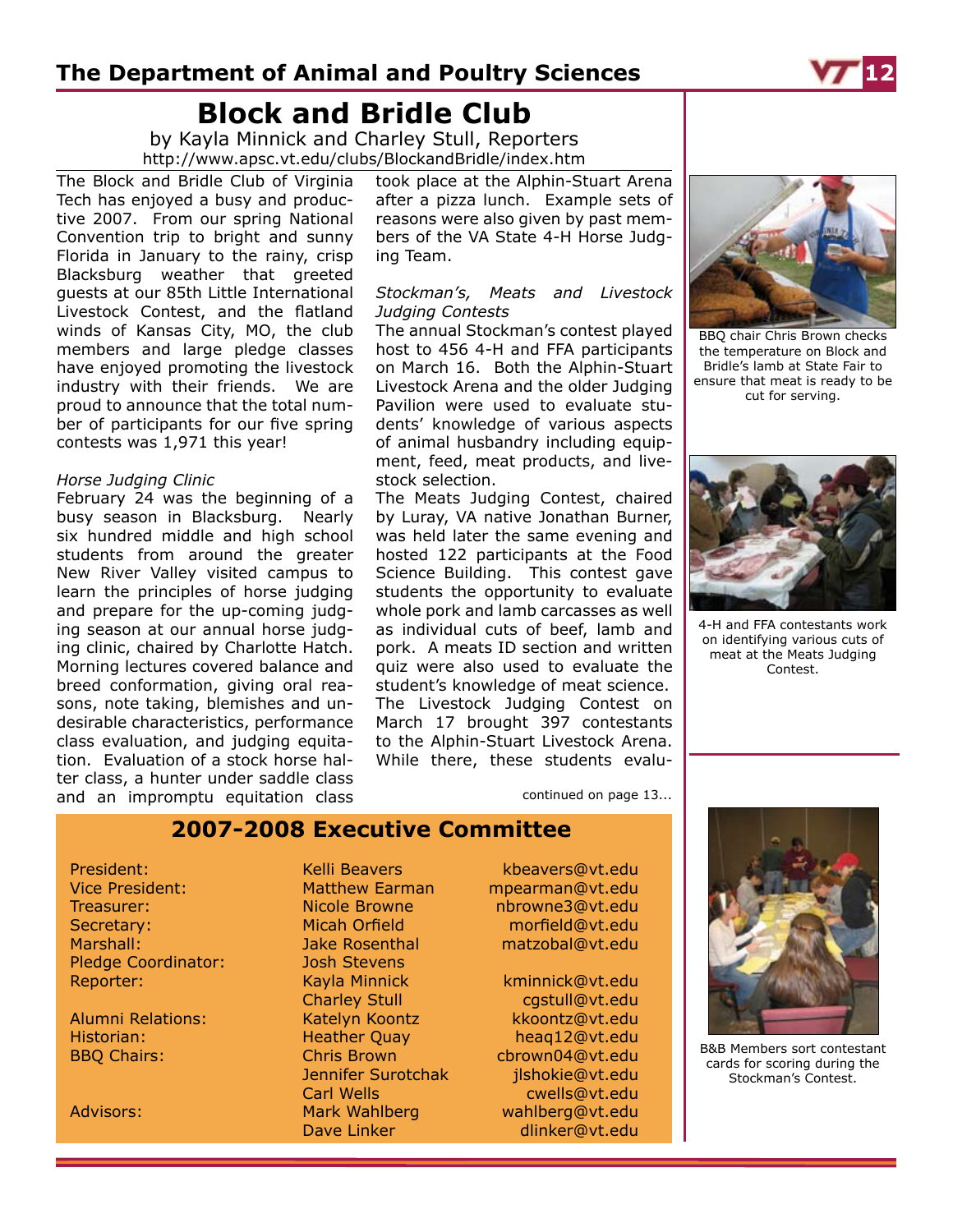**Block & Bridle Club**, continued from page 12...

ated, placed and presented oral reasons on two classes of sheep and three classes each of cattle and swine. Matthew Earman chaired the successful 2007 Livestock Judging Contest.

#### *Hippology and Horse Judging Contests*

The first annual B&B Hippology Contest was held on March 23 at the Alphin-Stuart Livestock Arena. One hundred and sixty contestants made the inaugural event a success and we look forward to increasing participation during future years. Chairs for the Hippology contest were brother and sister team Cliff and Lindsey Williamson. On March 24 B&B hosted our annual horse judging contest where 256 students were given the opportunity to evaluate and present oral reasons on various classes of horse breeds both in-hand and under saddle.

#### *Little International Contest*

The Alphin-Stuart Arena hosted the 85th annual Little International Contest on April 14 for Virginia Tech students interested in showing livestock. We were pleased to welcome Meghan Rice back to Blacksburg as our Little I Princess and Matthew Hickey as our Master of Ceremonies. Partic-



Little International Grand Champions on front row (L to R): Adam Heishman (Reserve Overall and Sheep), Allison Osbourne (Horse), Amanda Lickey (Beef), and Kiley Clevenger (Overall and Swine). Back and middle rows: Judges, Ringmen, Announcer, Chairman Allen Heishman,

ipants selected from hogs, lambs, horses, and beef heifers for exhibition. Overall Grand Champion and Swine Grand Champion was Kiley Clevenger, while Overall Reserve Grand Champion and Sheep Grand Champion was Adam Heishman. Grand Champion in Beef was Amanda Lickey, and in Horse was Allison Osbourne. Alumni and visitors enjoyed Block and Bridle's famous beef and pork BBQ for lunch along with the exciting competitions on the arena floor.

#### *College of Agriculture and Life Sciences Welcome Back Picnic*

The first major Block and Bridle event of the fall 2007 semester was the CALS Welcome Back Picnic hosted at the Ag quad on September 20 by the Dean's Office. Designed to help orient new freshmen to the many opportunities offered by the various departments and clubs in the college, this was a successful second year for the event. Block and Bridle prepared and served baked beans and approximately 400 pounds of chopped pork BBQ to students, faculty, and staff in the college.

#### *The 2007 State Fair of Virginia*

Block and Bridle traveled to Richmond with our cooker and trailer for the 2007 State Fair of Virginia September 27 through October 8. Members prepared BBQ pork, beef, and chicken with baked beans and coleslaw for fair attendees as our major fundraiser for the year. BBQ lamb was also available on the weekends thanks to the culinary talents of Virginia lamb producer Mike Carpenter.

We want to thank the many individuals who made this event a success, including our State Fair contact Glenn Martin, Smithfield Foods, the Virginia Beef Industry Council, and Block and Bridle alumnus Delbert O'Meara who generously provided us with extra and Little I Princess Meghan Rice. **Example 20 and Little I Princess Meghan Rice. continued on page 14... equipment and a storage trailer** 



Block and Bridle members Chris Brown and Dixie Boyd help fourth graders from the New River Valley elementary schools learn about wool and various animal feeds at the annual Fourth Grade Days event at Virginia Tech's Alphin-Stuart Livestock Arena.

during our stay in the state capital.

#### *88th Block and Bridle National Convention*

Twelve members and both club advisors, along with out-going National President Dr. Cindy Wood, represented Virginia Tech Block and Bridle at the 88th National Convention held in Kansas City, MO October 18-21. The event kicked off Thursday evening with an address from keynote speaker General Richard B. Meyers, the former Chairman of the Joint Chiefs of Staff. Gen. Meyers's commentary on leadership was followed by an ice-cream social that allowed the VT delegates to interact with members from other Block and Bridle chapters.

Friday morning began early as club members boarded buses before daylight in preparation for local farm and industry tours. A few of the many interesting tour stops included Tom Burke's Suffolk Farm, an American Italian Pasta Company Factory, Lone Star Lake Bison Ranch, the Topeka Zoo, a SYSCO Corporation distribution center, and Palenske Ranch, a family-owned feedlot. After these experiences, students were dropped off at the American Royal Livestock Show for an evening of PBR bull riding and a post-rodeo

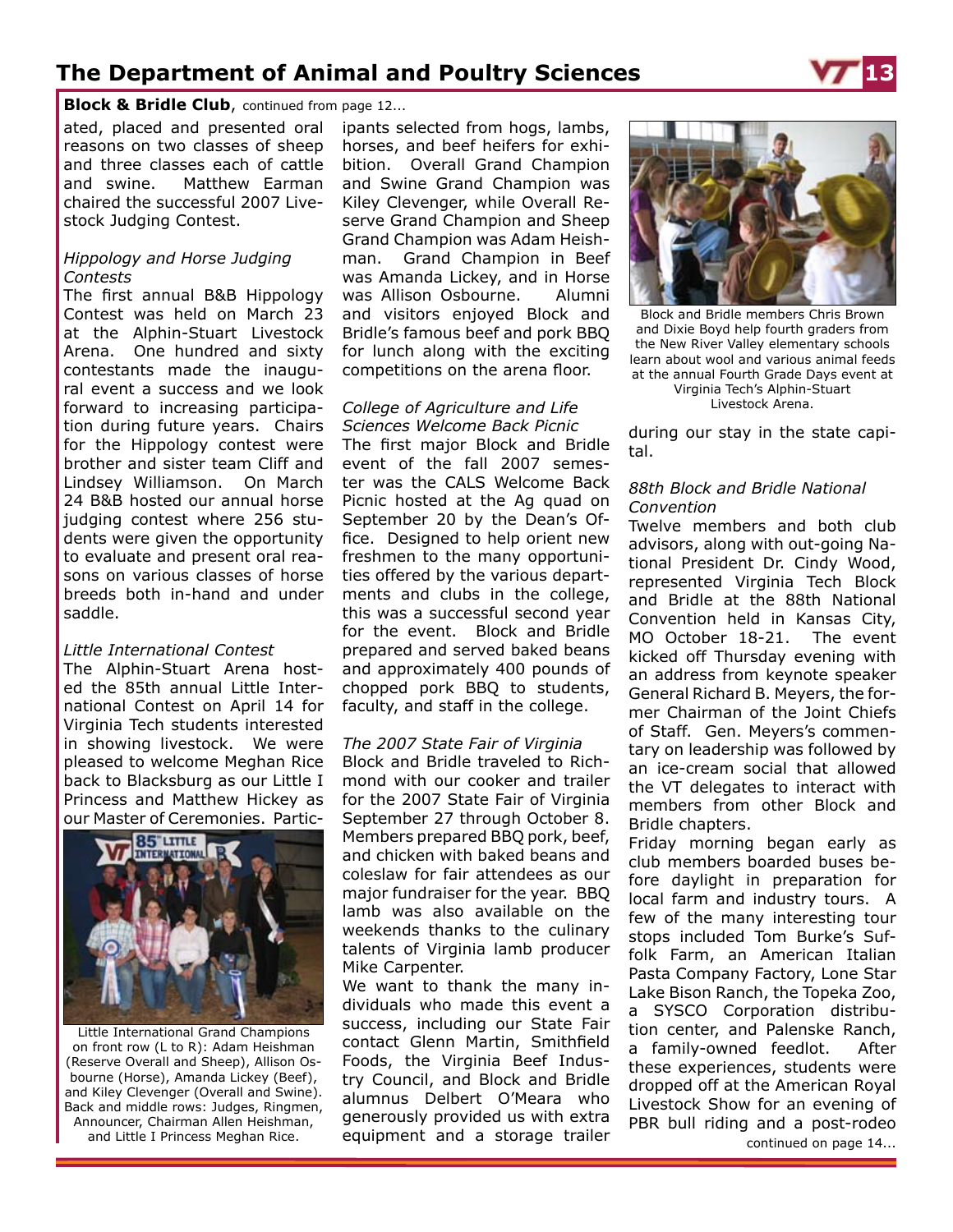



4-H and FFA contestants handle sheep during the Livestock Judging Contest.



Amanda Virts, Emily Murray, and Joe Maloskey serve pork BBQ sandwiches at the CALS welcome back picnic for Block and Bridle.

*For more information on and photographs of Virginia Tech Block and Bridle Club, please visit our website: http://www.apsc. vt.edu/clubs/Block and-Bridle/index.htm.* 

 *We look forward to a busy and productive spring 2008 semester and would like to invite alumni, family, and friends of VT Block and Bridle to join us on April 26, 2008 for the 86th annual Little International Contest at the Alphin-Stuart Livestock Arena on Plantation Road in Blacksburg, Virginia.*

#### **Block & Bridle Club**, continued from page 13...

concert by Western Underground. An awards breakfast was held Saturday morning where the club received honors in 6 out of 7 national award categories. The published annual, website, and club activities all received third place recognitions. Lucas Spillman was designated as the third place Outstanding Two-year Student. Current club President Kelli Beavers was awarded fourth place Outstanding Junior. Even more impressive, recent graduate Edward McCann, Jr. was awarded first place Outstanding Senior; congratulations, Ed! Following the breakfast, attendees were invited to attend lectures on biosecurity in agriculture by Kansas State University veterinarian Jerry Jax and consumer perception of agriculture by consultant Charlie Arnot. A panel discussion of current animal science issues—including animal welfare, market influences, and consumer perception—took place after these speakers. VT Block and Bridle members then enjoyed lunch at the famous Golden Ox Steakhouse before returning to the American Royal. The convention concluded Saturday evening with a dinner and dance at the American Angus Hall of Fame in Smithville, MO.

#### *4th Grade Days & Agtoberfest*

Block and Bridle organized and presented a livestock station to approximately 800 New River Valley elementary school students during the annual 4th Grade Days program on October 18 and 19 at the Alphin-Stuart Arena. 4-H and other Extension agents from across the New River Valley joined with Virginia Tech faculty, students, and staff to teach these children about the many faces of agriculture in Virginia.

Working with the Virginia SOL's, Block and Bridle members taught students about basic livestock management of beef cattle, swine, horses, donkeys, and sheep. Topics of discussion included terminology, feeds, end products, gestation length, and weaning age for each species. The students

were encouraged to experience the animals, feed samples, and shorn wool samples first hand through sight, touch, and even smell.

The following day, October 20, over 300 New River Valley community members attended Alpha Zeta's 3rd annual Agtoberfest—a celebration of agriculture and natural resources where Block and Bridle presented the livestock on display. During this event, members also helped children make magnets designed to teach them about sheep.

#### *Hokie Harvest Sale*

In keeping with tradition, club members donated their time to help students in the Livestock Merchandising class present a complementary BBQ dinner for guests at the 13th annual Hokie Harvest Sale on October 26. We served approximately 800 plates of our famous pork sandwiches and sides, and were happy to help our fellow students promote the Virginia Tech beef, swine and equine programs.

#### *Harvest Havoc*

Block and Bridle members joined the sisters of Sigma Alpha and the brothers of Alpha Gamma Rho at Harvest Havoc on Sunday, October 4 to raise money for Heifer International. Members enjoyed competing at tug-of-war, pumpkin arranging, hay bale stacking, horseshoes, a relay race, and other fun events in the beautiful fall weather. The profit from our spring social, Country But Classy, helped us contribute almost \$700.00 to this worthy cause.

#### *Pledging*

We were excited to have 24 pledges join our membership during each semester. Their dedication and willingness to help has played a vital role in making all of our spring contests and fall BBQ events successful. We would also like to thank the spring pledge class for hosting our first annual spring semi-formal and social, "Country but Classy," following the Little International Contest on April 14.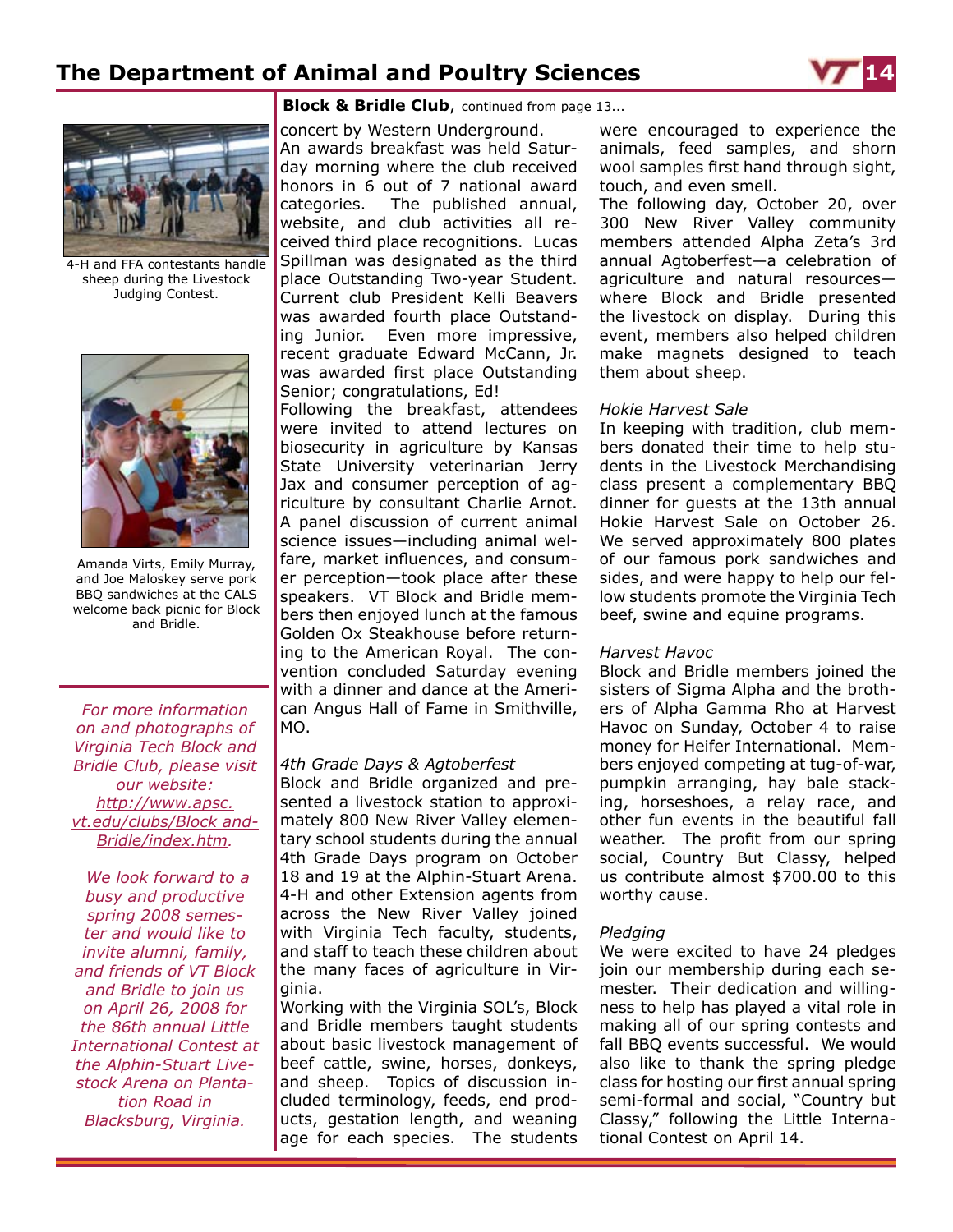

## **VT Equestrian Club**

http://www.equestrian.org.vt.edu/

### **Intercollegiate Horse Show Association**



IHSA winners Virginia Intermont sport Virginia Tech clothing as honorary Hokies.

At the IHSA National Finals' opening ceremony on May 3, 2007, IHSA founder Peter Cashman, asked permission of VT equitation coach Teresa McDonald, for all competitors to be honorary Hokies for the weekend - she gladly granted permission. A scholarship was established by Bob Cacchione and the IHSA in honor of Emily Hilscher - the first scholarship was awarded at the 2007 Nationals to a student from Bridgewater. The team winner of the IHSA nationals was VA Intermont College - they dedicated the win to the memory of Emily Hilscher, an Animal and Poultry Science major who was a victim of the April 16th shootings at Virginia Tech. Note the VA Tech banner and hats in the award picture.

### **IHSA Western Semifinals, March 24, 2007**



Lora Walls qualified for the IHSA Western Semifinals held at Middle Tennessee State University in Murfreesboro, TN, on March 24, 2007. This is only the second year that Virginia Tech has had a competitive Western team and Lora is the first rider to qualify for the Semifinals. Ben Craig, Western Team captain, traveled with Lora to the semifinals.

### **2006-2007 Club Officers**

President: Jessica Gould igould@vt.edu

Vice President: Susan Wilson sewilson@vt.edu Public Relations: Anna Guastello aguastel@vt.edu Treasurer: Sonja Boras sboras@vt.edu Secretary: Caitlin Cossaboom caiti88@vt.edu Historian: Diana Webber dnwebber@vt.edu Webmaster: Krista Bryant Klbryant@vt.edu Advisor: Teresa MacDonald tmcdonal@vt.edu

# **VT Poultry Club**

by Ashley Randall, President

http://www.poultry.org.vt.edu/

The Poultry Club has been very busy this semester. The club conducted several barbecues for the College of Agriculture and Life Sciences. We cooked and served chicken for a new extension agent picnic and also helped serve at the retirement luncheon of Bob Meadows.

year was the CALS Fall Kickoff Picnic on September 20, 2007. The poultry club provided side dishes, chips and drinks. We also made and sold barbecue sauce jars with our special poultry club barbecue sauce for the College of Agriculture and Life Sciences for each home football game this year.

community service activities including Fourth Grade Days and Agtoberfest. The Poultry Club also had a team for Harvest Havoc, which was a blast this year! The Poultry Club has been actively recruiting this year and is trying to expand club activities.

One of our biggest events this The Poultry Club participates in

continued on page 16...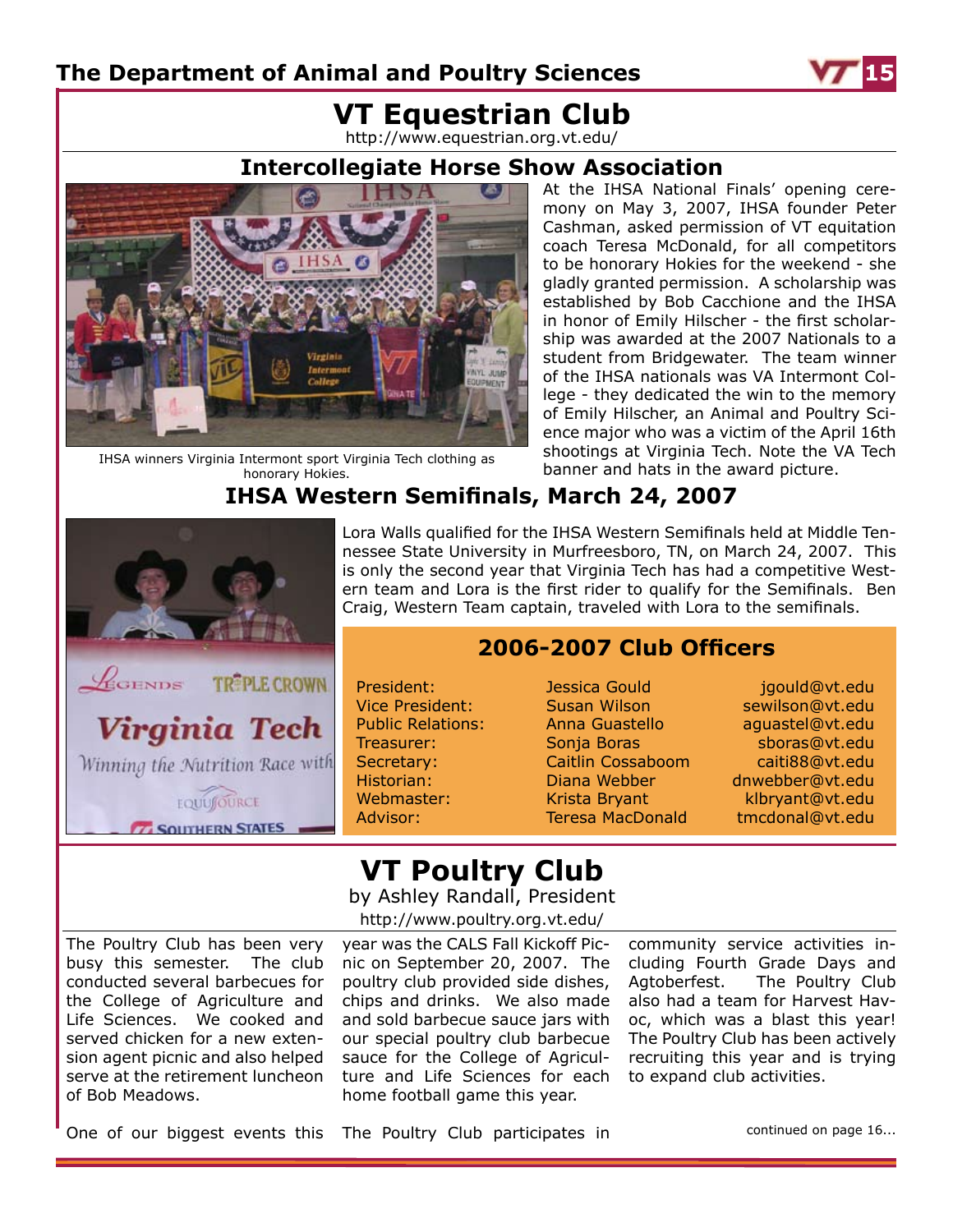

**Pre-Vet Club**

by Morgan Agnew, President http://www.prevet.org.vt.edu/

The Pre-Veterinary Medical Association at Virginia Tech has biweekly meetings on Mondays at 7:00pm in room 100 at the vet school. A professional involved in some aspect of veterinary medicine comes to speak at each meeting. Meeting topics this semester included large animal medicine, vet school admissions and small animal neurology.

Club members volunteer with the Giles County Animal Shelter and Pulaski County Humane Society. As volunteers, we help socialize the cats, walk dogs and give baths. The club members work with the Montgomery County Humane Society at the Annual Frog Pond Dog Swim. Members bring dogs to visit the retirement community, Warm Hearth Village, and also to the adult day care service on-campus, Adult Day Services. Once each semester, members pick up trash around the Duck Pond. At the Roanoke Valley Horse Rescue we clean stalls, help with landscaping and take a tour of the facility. We work closely with the Dalmatian Rescue as well as service orga-

nizations at the vet school. Volunteers from the club assist with research projects taking place at the vet school, walk the MDL Research Dogs and play with the research cats.

Along with our service projects the Pre-Vet club organizes fundraisers and group trips. In the fall we traveled to the Wildlife Center of Virginia, where members learned how reptiles, birds of prey and small mammals are rehabilitated. The Pre-Vet Club sells Christmas stockings for cats and dogs as our major fundraiser for the year. Spring semester we host a pet-show where all proceeds benefit Saint Francis of Assisi Service Dog Foundation.



Pre-Vet club members volunteering at the Roanoke Valley Horse Rescue to build a pen for rescued puppies.

### **2007-2008 Club Officers**

President: Morgan Agnew magnew@vt.edu VP of Service: Lauren Maxey Maxey Maxey Reservedu VP of Activities: Anthony Fazio Fazio92@vt.edu Student Gov't Rep: Desiree Herrick drmventi@vt.edu Treasurer: Lauren Deahl ldeahl@vt.edu Secretary: Heather Cline hcline@vt.edu Historian: Carrie Johnson clj87@vt.edu Sergeant At Arms: Maggie Trefney mtrefney@vt.edu Webmaster: Derek O'Dell oudell@vt.edu

Advisor: Mike Denbow denbowdm@vt.edu

#### **VT Poultry Club,** continued from page 15...

Our annual trip to the International Poultry Expo in Atlanta, GA is scheduled for January 23- 25, 2008. At the Expo, there are many opportunities to interview for internships and full-time jobs as well as an opportunity to meet many people in the industry. The Trade Show provides an opportunity to interact with representatives from many companies that provide equipment and services to the industry - it is an amazing experience!

We do not have any barbecues planned for the spring semester but would love to help out and participate when there is an op-

portunity. We are looking forward to the spring semester and becoming even more active.

### **2007-2008 Club Officers**

Vice President: Emilie Roush and the roush@vt.edu Treasurer: Kristin Carr kmcarr@vt.edu Secretary: Jessica Lyons illyons04@vt.edu BBQ Chair/Reporters: Caitlin Flynn swiss04@vt.edu

President: Ashley Randall arandall@vt.edu Heather Quay heaq12@vt.edu Advisor: Audrey McElroy amcelroy@vt.edu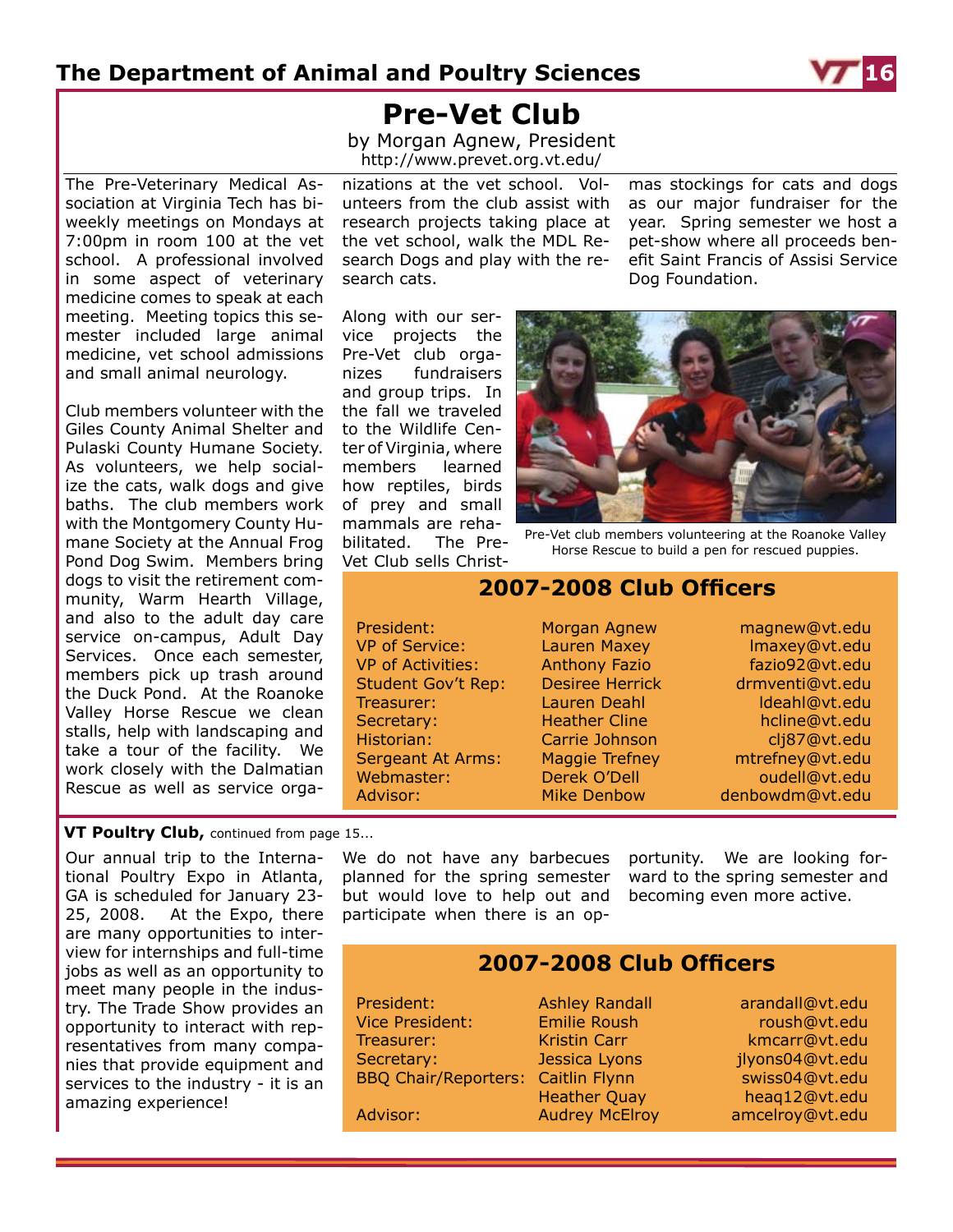

# **Graduate Students Finishing in APSC**

## **Fall 2007**

**• Rebekah Cosden** (Westminster, MD) MW (Staniar)

Insulin-like growth factor-I in growing horses and RNA isolation from small articular cartilage samples

### **• Tania Cubitt**

### PhD (Geor)

Long-term and Short-term Patterns of Glucose, Insulin, and Leptin in the Grazing Thoroughbred Broodmare

### **• Sarah Denham**

MS (Splan) Changes in conformation and walk kinematics of suckling and weanling warm blood foals

### **• Carin Miller**

MS (Wong)

Developmental gene expression in the small intestine of chickens from lines divergently selected for high or low juvenile body weight.

### **• Xialoun Sun**

PhD (Novak)

Effect of corn quality and enzyme supplementation on broiler growth performance, gastrointestinal enzyme activity, nutrient retention, intestinal mucin output, and jejunal gene expression

#### **• Miaozong Wu**

#### PhD (Jiang)

Nutritional regulation of serum insulin-like growth factor-I concentration in cattle

### **Summer 2007**

**• Tina Herfel** (Mt. Horeb, WI) MS (Novak)

A forty-nine day evaluation of bio-mos? Replacement of roxarsone in a commerically based broiler feeding program

**• Kathryn MacKinnon** (Midlothian, VA) PhD (Notter) Differential gene expression and immune regulatory mechanisms in parasite-resistant hair and susceptible wool sheep infected with the parasitic nematode, Haemonchus contortus

#### **• Yinli Zhou**

#### PhD (Jiang)

Effects of growth hormone and insulin-like growth factor-I on milk protein gene expression, nutrient uptake and proliferation of clonal bovine mammary epithelial cells

### **Spring 2007**

**• Tuoyu Geng** (Yangzhou city, Jiangsu Province, China) PhD (Smith)

Genomics-based Analysis of Antibody Response to Sheep Red Blood Cells in Chicken

- **• Xiaojing Guan** (Tsingtao, Shandong Province, P. R. China) PhD (Smith) Genomic and Biochemical Analysis of Oxidative Stress in Birds
- **• Smitha Boorgula** (Hyderabad, India) MS (Lewis) Assessing Hepatic Gene Expression in Response to Xenobiotic Exposure in Mice
- **• Randy Borg** (Newman Grove, Nebraska) PhD (Notter) Phenotypic and Genetic Evaluation of Fitness Characteristics in Sheep Under a Range Environment
- **• Lindsey George** (Moline, IL) MS (Geor) Glucose and Insulin Dynamics in Late Gestation Mares and Neonatal Foals
- **• Bridgett Byrd** (South Kortright, NY) PhD (Geor) Circadian and seasonal variation in pasture nonstructural carbohydrates and the physiological response of grazing horses

## **Fall 2006**

- **• David Cuddy** (Meadowview, Virginia) MS (Hall) Effects of High Fat Diet on Reproduction in Replacement Beef Heifers
- **• Lawton Stewart** (Watkinsville, GA) PhD (Scaglia) Effects of Three Fescue Types and Lakota Prairie Grass on Copper Status, Dry Matter Intake, Animal Performance, and Alkaloid Appearance in Beef Steers
- **• Bindu Vanimisetti** (Hyderabad, India) PhD (Notter) Genetic Evaluation of Ewe Productivity and Its Component Traits in Katahdin and Polypay Sheep
- **• Jeff Wuenschel** (Sheffield Township, Ohio) MS (Hall)

Effects of Feeding Supplemental Eicosapentanoic Acid and Docosahexanoic Acid to Beef Females on Reproductive Responses and Free Fatty Acids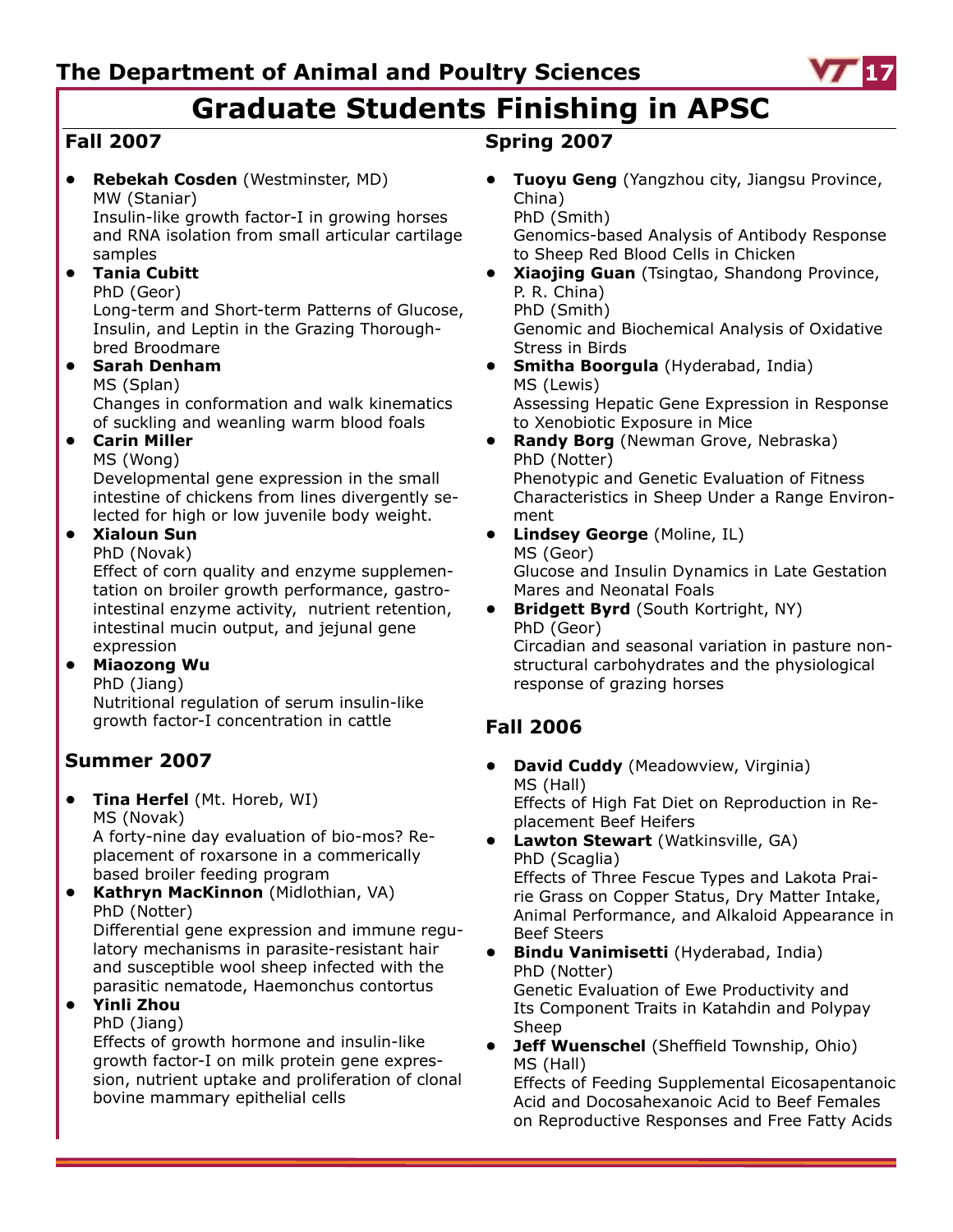## **The Department of Animal and Poultry Sciences State 4-H Horse Judging Team Competes at Arabian Nationals**

by Celeste Crisman, Equine Extension Specialist

The Virginia State 4-H Horse Judging teams traveled to Albuquerque, NM October 22-28 to compete at Arabian Nationals. This is the last time Arabian Nationals will be held in Albuquerque as it moves permanently to Tulsa, OK next year. Albuquerque is such a great cultural experience for the youth, it is sad that we will no longer travel there! After several flight delays we arrived in NM on Monday night. Tuesday and Wednesday, the teams practiced judging skills, giving reasons on the classes at the show, and eating lots of great Mexican food. Thursday before the contest is usually a light workout day with some fun and relaxation mixed in! That was certainly no problem with this energetic group of 4-Hers as somehow they managed to turn into runway models for the afternoon. The story (as I heard it) was that a show vendor was so impressed with their manners when visiting her booth, she felt she could trust them to model her clothes at the Arabian National fashion show and have the clothes safely returned to her after the event!! Of course Yvonne and I were very excited they had been asked and were thankful that they weren't asking for "more mature" help! Well, let me tell you – this group can work a catwalk!! Zach McCann, being one of only two males in the show brought down the house on his debut! We couldn't have been prouder of them and they made the nightly news!

Now back to our true reason for being there – the contest! The eight-class contest included some high quality Arabian horses and the 4-H competition was fierce! Virginia's Team A was composed of two second-year members Rebekah Smith and Allison Hulvey, along with Erin Flathers and Erin Beach. Team B was composed of Zach McCann, Lauren Hartburg and



Judging Team Members from left: Rebekah Smith, Bridgewater, VA; Erin Beach, Pennington Gap, VA; Alison Hulvey, Harrisonburg, VA; Zach McCann, Newport, VA; Erin Flathers, Rixeyville, VA; Hannah Duffy, Pennington Gap, VA; Lauren Hartburg, Scottsville, VA.

Hannah Duffy. Teams were coached by Yvonne Miller and Celeste Crisman. With one member short of eight (thus no dropped score for the three-member team) and five first-year members on the teams, we were a little under the odds but had great faith in the ability and determination of all the Virginia members! The results are as follows:

In Individual competition Beka Smith was 10th in Halter, 6th in Performance, 5th in Reasons and 11th Overall. Allison Hulvery was 4th in Performance and 9th Overall. Erin Flathers was 9th in Reasons and Lauren Hartburg was 10th in Reasons.

In Team competition, Virginia A was 3rd in Halter, 2nd in Performance, 2nd in Reasons and 3rd Overall. Virginia B was 5th in Reasons (with no dropped score due to only 3 members).

Saturday, after the awards banquet, we took off for our final excursion to visit the Acoma Sky City Indian dwellings on top of a 360-foot high mesa! The "City" is America's oldest continuously occupied city which began sometime between 700 (Indian date) – 1100 (archeologist date) AD and is still occupied by at least 12 of the original families. With no running water or electricity, most of the team was pretty definitive in their stance that the living conditions made it a nice place to VISIT!

Everyone returned home on Sunday evening with an award and a greater appreciation for the Southwestern United States! We are so proud of this team, not only for the accomplishments in competition but most importantly for their sense of camaraderie, sportsmanship, work ethic and all around positive attitudes!



4-H Judging Team as models at Arabian Nationals: Pictured from left are: Erin Flathers, Rixeyville, VA; Lauren Hartburg, Scottsville, VA; Hannah Duffy, Pennington Gap, VA; Zach McCann, Newport VA; Allison Hulvey, Harrisonburg, VA; Rebekah Smith, Bridgewater, VA and Erin Beach, Pennington Gap, VA.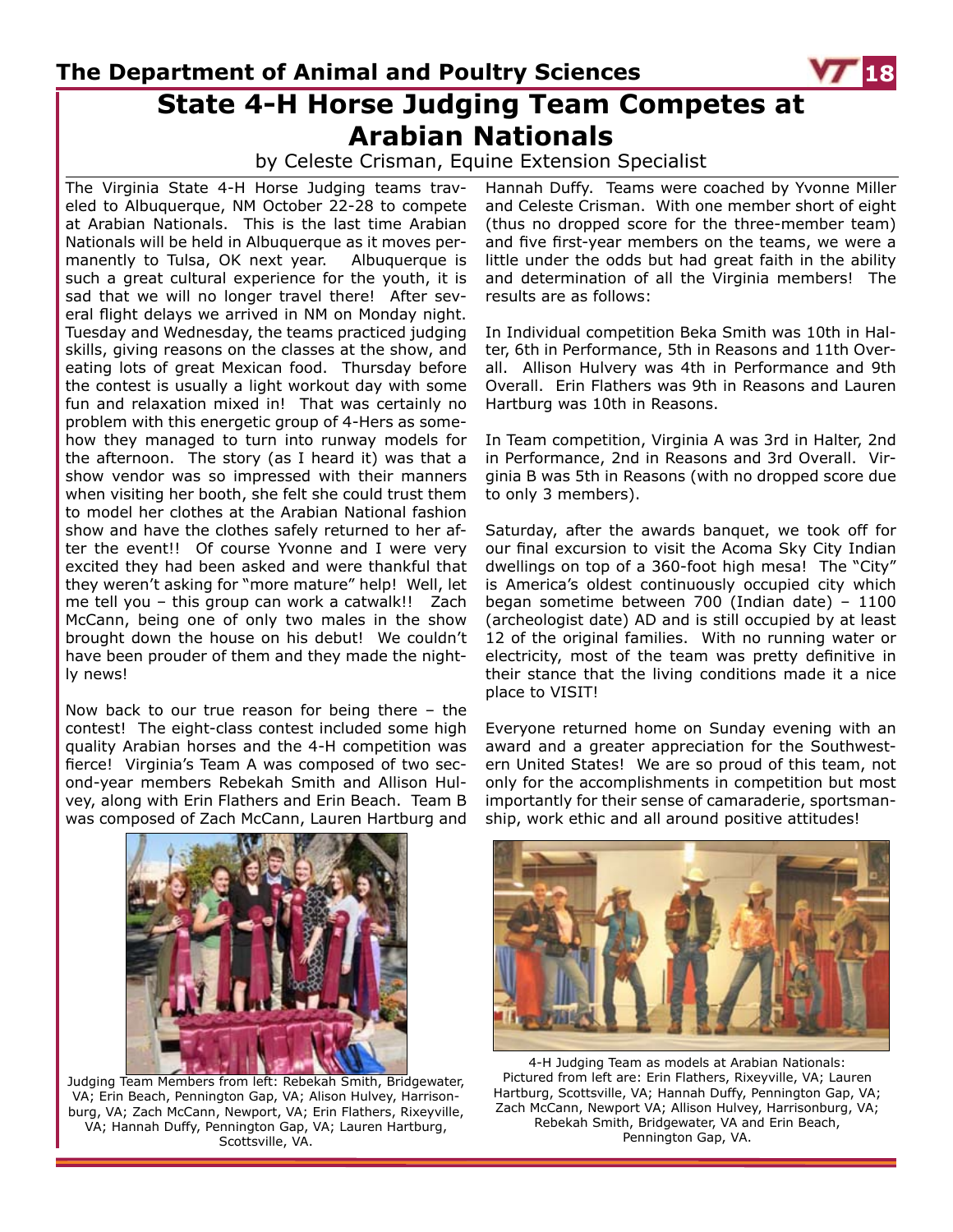

**Eastern National 4-H Horse Roundup**

"I always receive compliments on how the Virginia youth conduct themselves and for that I thank you – their leaders and parents - for instilling values, ethics, morals and manners!" --Celeste Crisman



By Celeste Crisman, Equine Extension Specialist

The final competition of the year for all Virginia 4-H Horse youth was the Eastern National 4-H Roundup in Louisville, November 2–4. Virginia had teams or individuals competing in Horse Judging (Rebekah Smith and Allison Hulvey of Rockingham County), Horse Bowl (Emma Taylor, Tori Ashley, Lauren Hartburg, Zoe Carroll and Skylar Brownfield representing Albemarle County), Hippology (Julie Carrington, Andy Carrington, Katie Strickland of South Boston and Valerie Harr of Dry Fork, VA), Public Speaking (Laurel Cox of Stanardsville, VA) and Individual Presentation (Erin Flathers of Rixeyville, VA). It was a whirlwind weekend but some managed to visit Churchill Downs or some of the large TB farms in Lexington on the trip to or from. Results of the weekend are:

#### **Hippology Contest:**

Judging Phase Team: Station Phase Team:

 Written Phase team: Judging Phase Individual: Virginia – 10th place Andy Carrington – 4th place

Virginia – 2nd place Virginia – 9th place

#### **Individual Presentation Contest:**

Erin Flathers tied for 10th but took 11th on the tie breaker!

#### **Horse Bowl Contest:**

Virginia – 9th place high team

#### **Horse Judging Contest:**

Halter Individuals: Performance Individuals:

Allison Hulvey – 5th place  $Beka S$ mith – 11th place Beka Smith – 7th place (just out of the ribbons)

Reasons Individuals: Overall Individuals:

Beka Smith – 5th place  $Beka$  Smith – 7th place Allison Hulvey – 9th place Allison Hulvey – 9th place

Please congratulate all these youth on their accomplishments!

## **Dates to Remember in Spring 2008**

| January 14   | 16 | Classes begin<br>VT Academic Quadrathlon                                                                   |
|--------------|----|------------------------------------------------------------------------------------------------------------|
| February 2-6 | 23 | Southern ASAS Meeting in Dallas, TX<br>Horse Judging Clinic                                                |
| March 1-9    | 22 | <b>Spring Break</b><br>14-15 Stockman, Meats and Livestock Judging Contest<br><b>Horse Judging Contest</b> |
| April 26     | 30 | Ham Show and Little International<br>Classes end                                                           |
| May 9        | 10 | <b>University Commencement</b><br><b>CALS College Commencement</b>                                         |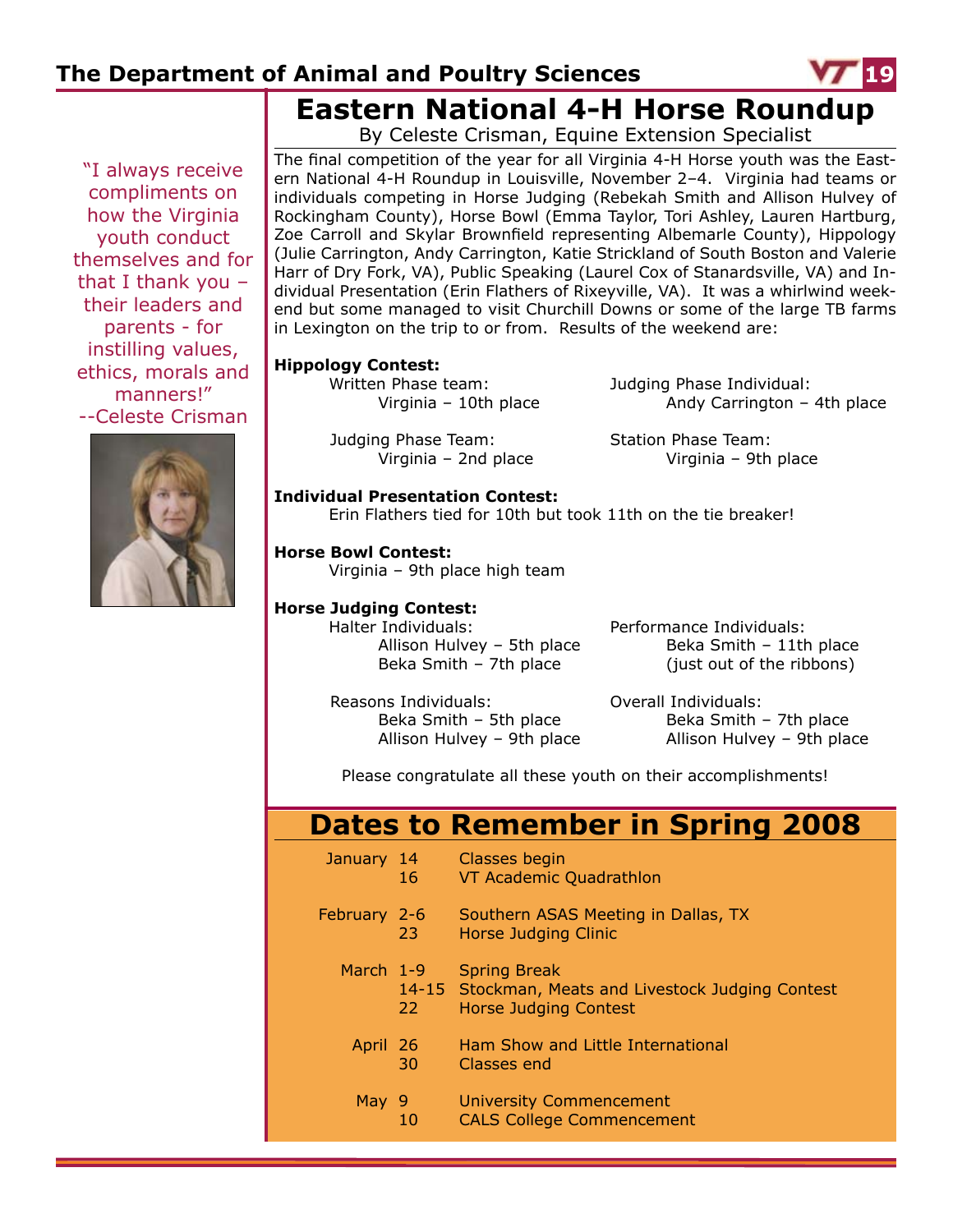## **APSC Dean's List Spring 2007**

Morgan E. Agnew Michelle Aguilar James S. Aitken Kimberly M. Allen Kelsey S. Altholz Samuel K. Altizer Caitlin C. Ashton Kelly L. Baccus Katharine L. Barkley Ashley N. Bath Traci M. Batla Virginia E. Batte Brittany L. Bean Michelle A. Beauregard Kelli N. Beavers Erika J. Beck Katherine L. Beckley Ashley L. Bell Jennifer L. Bensen Christina M. Blatcher Amy M. Bonner Danielle N. Botting Thomas W. Bramble Dejan J. Bratcher Ryan M. Brooks Karen L. Brown Nicole A. Browne Tam A. Bui Jonathan R. Burner Hannah V. Byrd Megan C. Carlidge Ashley N. Clark Christine L. Clark Meredith K. Clark Bethany R. Correa Monica R. Crafton Elyssa D. Cramm Michael K. Cromer Zachary J. Crouse

Karen B. Dalton Danielle N. Damiens Janet E. De Mena Lauren E. Deahl Hunter A. Dorman David R. Dulaney Matthew P. Earman Heidi R. Eberly Theresa J. Economos Emma Kate Evans Katelyn E. Felts Richard A. Fiktus Sarah P. Firebaugh Candace D. Flinn Caitlin A. Flynn Brandy R. Foster Phillip J. George Aveetal Gershon Jessica M. Gilbertie Jacob A. Gilley Genna L. Gomes Jessica C. Gould Christopher T. Grams Ashley L. Grapes Sylvia E. Grove Charlotte M. Hatch Daniel E. Hay Eric T. Hilgartner Ashley S. Hodges Adrienne E. Horner Brianna R. Horricks Elise M. Huff Jessica A. Ihling Joanna C. Jacob Christine S. Jones Kari B. Jones Katherine E. Jones Alexander J. Kilgore Lauren E. Kinter

Christopher J. Knopp Ashley M. Kopanko Amanda N. Lahaie Brandi N. Layton Brittany D. Lower Jennifer L. Lyle Amanda F. Marino Sarah A. Marpet Whitney R. Martin Maryella G. Maynard Claire G. McGill Justin J. Merrifield Kayla D. Minnick Stephanie L. Mitchell Jacqueline M. Mlynarczyk Jonathan H. Myers Stephanie J. Myers Bethany N. Osborne Laura A. Parr Sarah E. Parsley Ashley K. Perry Jessica L. Preskitt Erin L. Rockwell Jordan A. Rogers-Cotrone

Cotrone

Corey E. Schoo

Sarah Sheer

Anna M. Sims

Thomas S. Rogers-Jessica F. Romine Abigail E. Schmidt Danielle L. Shearer Regina M. Shores Heather M. Slivecky Garrett P. Smith Shannon M. Smith Shannon C. Snyder Jennifer R. Sottosanti



Meghan A. Steele Charley G. Stull Priya A. Subbarayan Carly V. Sullivan Jennifer L. Surotchak Anne Swartzwelder Greg Swieter Stephanie C. Sysak Danielle A. Todd Heather L. Tomaszewski Virginia L. Topp Amanda L. Trahan Alissa Trang Riley E. Traywick Monica E. Tubesing Christopher B. Vanderhoof Kiley L. Walawender Jessica N. Walters Tiffanie L. Walters Ashley N. Walton Kelly K. Waters Matthew J. Watson Amanda L. Weakley Diana N. Webber Charles B. Wellings Catherine E. Werthmann Amy G. Williams Lindsey M. Williamson Karen N. Wilson Todd E. Wiseman Krisha R. Witt Jessica L. Wood Cody M. Yager Emari M. Yokota Bailey Zwarycz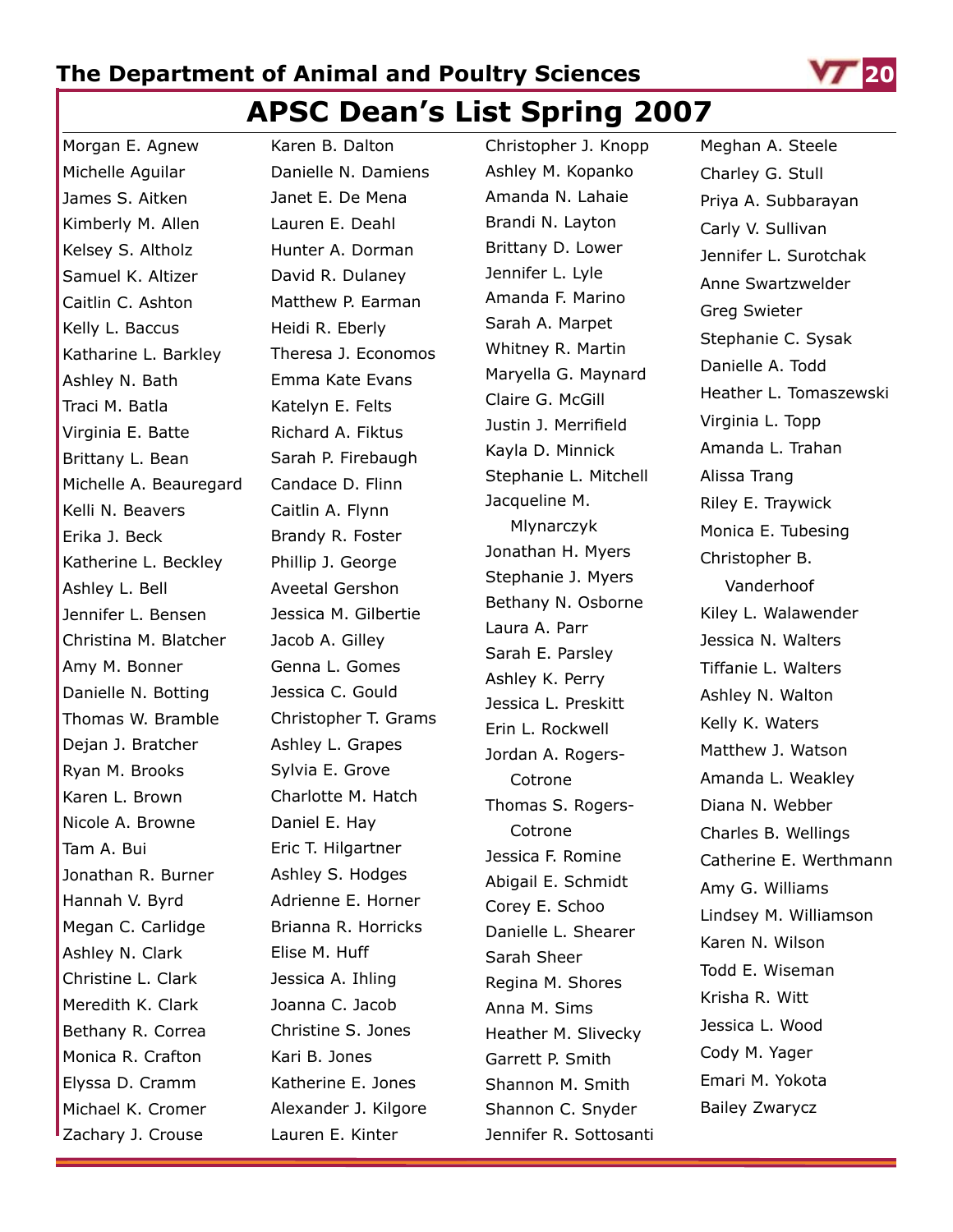

# **New Undergraduate Curriculum In APSC**

It has been more than 10 years since the last comprehensive review and revision of the undergraduate curriculum in Animal and Poultry Sciences. The departmental Undergraduate Education Committee has worked for more than two years to create a new curriculum that will preserve the most advantageous features of the older curriculum while improving and enhancing educational opportunities for our students. Changes and additions have been based on assessing the needs, talents and potential career paths of our students.

Several new courses will be developed for the new curriculum. Some existing courses will be revised or combined to streamline the educational process and update material offered to students.

One of the most intriguing and important features of the new curriculum is the "Senior Capstone Experience". All students who graduate from the new curriculum will have participated in this activity during their senior year. The focus of the capstone experience is to provide the opportunity for students to culminate their college careers by integrating important concepts obtained from their coursework into an experience that is planned by each student with help

from a faculty advisor. The experiences will foster interdisciplinary partnerships and help cultivate related industry alliances. By its nature, each capstone experience will be unique to the student who designs it in consultation with his/her advisor.

Potential capstone experiences in the animals sciences may include, but are not limited to:

- Study Abroad
- Field Study / Internship
- Undergraduate Research
- Independent Study
- Other advanced academic endeavors

The new curriculum will be incorporated gradually over the next four years (beginning with Fall Semester 2007) so that introduction of the new features will be smooth and trouble-free.

Members of the faculty are very enthusiaastic about the results of this undergraduate education revision and are confident that the new curriculum will provide our students with the outstanding education necessary to compete successfully in the 21st century.

# **Solving An Educational Dilemma Through Collaboration: A Graduate Distance-Learning Curriculum In Animal Breeding And Genetics**

by Dr. Ron Lewis, Associate Professor



Diminishing numbers of faculty in the area of animal breeding and genetics have reduced opportunities for specialized coursework that would prepare future scholars in the field. Existing faculty must often focus on addressing basic content, limiting their ability to offer specialized instruction that could serve to develop high-

er-level skills and knowledge in their students. As a result, graduate students in this field are often not able to access necessary curricula that would build their own expertise and abilities in animal breeding and genetics.

A consortium of universities, led by Virginia Tech, are combining efforts to address this challenge by developing a series of online courses designed to supplement graduate-level instruction for existing degree programs in animal breeding and genetics. Faculty from Virginia Tech, Colorado State, Montana State, and Cornell University are working together to create a curriculum that may be taken by students at universities and colleges across the United States. This project is funded by the Higher Education Challenge Grant Program in the U.S. Department of Agriculture Cooperative State Research, Education, and Extension Service, and began in August. It is very much a team effort. The Virginia Tech element involves the Department of Animal and Poultry Sciences, The Center for Instructional Technology Solutions in Industry and Education, and the Institute for Distance and Distributed Learning. The first of seven online courses is currently underway with students from ten land grant universities participating.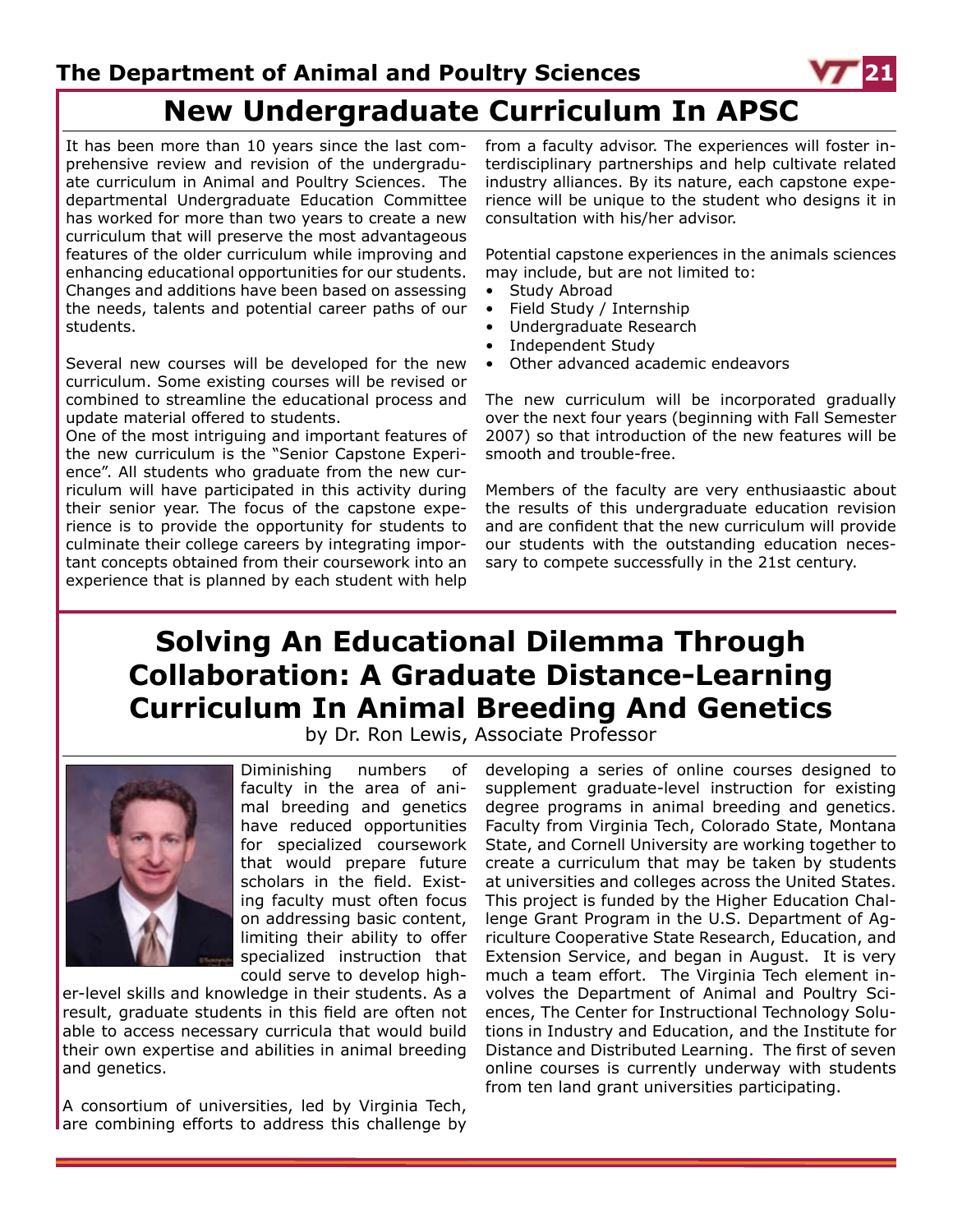## **College of Agriculture and Life Sciences Memorial Fund**

The College of Agriculture and Life Sciences is establishing individual endowed funds in memory of Emily Jane Hilscher, Julia Kathleen Pryde, and Jocelyne Couture-Nowak, victims of the tragic events of April 16, 2007.

The endowed funds will be used to support program areas, scholarships, or events within the College that were most important to the victims and their families. Dean Sharron Quisenberry and appropriate faculty will work with the families to identify the focus areas of support. The endowments will honor

Emily, Julia, and Jocelyne and help assure that the programs most meaningful to them will continue to benefit the students and Virginia Tech for many years to come. We would like to recognize the thoughtful students of the Poultry Club and the Block & Bridle Club for making significant contributions to these funds.

> Contact information: R. J. McDaniel, Development Office 217 Hutcheson Hall (0402) Blacksburg, VA 24061

### **Virginia Tech Breeds Top Colt** by Dr. Rebecca Splan, Associate Professor, Equine Science

This year, Virginia Tech was the breeder of the highest-scoring colt in the United States and Canada for the International Sporthorse Registry and Oldenburg Registry North America (ISR/OLDNA). ISR/OLDNA is the largest independent sporthorse registry in North America and registers over 500 foals per year. The impressive Windsor VT earned an overall score of 8.6, earning him Championship Colt honors at the inspection site and scoring higher than all other colts inspected during the entire 2007 season!

The youngster was also shown at several breed shows in the region by Virginia Tech seniors Alison Parker of Herndon, VA and Sierra Pollock of Heathsville, VA, participants in the 2007 Sporthorse Breeding Internship hosted at the Smithfield Horse Center. At Dressage at Lexington, the young ladies showed Windsor VT to Champion Young Horse and Reserve Grand Champion honors. Later in the year, Windsor VT placed 4th in the USDF/GAIG Breeders' Series Regional Championship, at Dressage at Devon, the most prestigious breed show in the country. Windsor VT is sired by the imported Hanoverian stallion Wild Dance, owned by Horses Unlimited of Albuquerque, New Mexico, and out of the outstanding Hanoverian mare Dom Perignon, donated to the Virginia Tech program by Dr. Steve and Bettie Carroll of Sullivan Farms in Walkertown, North Carolina.

At the 2007 ISR/OLDNA inspection at Virginia Tech, Dom Perignon scored 109 points and was named a "Premium" mare. We are delighted to announce that she was later named the 4th highest-scoring

mare on the East Coast this year! Windsor VT has recently been sold and will be raised as a stallion prospect by Grand Prix rider and USDF Gold Medalist Susan B. Cooper of Huddleston, Virginia.

The success of Windsor VT caps off a banner year for the Virginia Tech sporthorse breeding program. In 2007 Virginia Tech also celebrated its 10th anniversary of hosting ISR/OLDNA mare and foal inspections, which provide extremely valuable learning experiences for our students. The university is now the largest breeder of ISR/OLDNA horses in North America and has bred 20 premium-rated foals and 9 Site Champions or Reserve Champions since 2005. As our partnership with ISR/OLDNA has grown, so have the educational opportunities. In 2008, the organization will help sponsor a two-week study abroad program in Germany for Virginia Tech equine science students.



Windsor VT; Photograph by Vidal Photography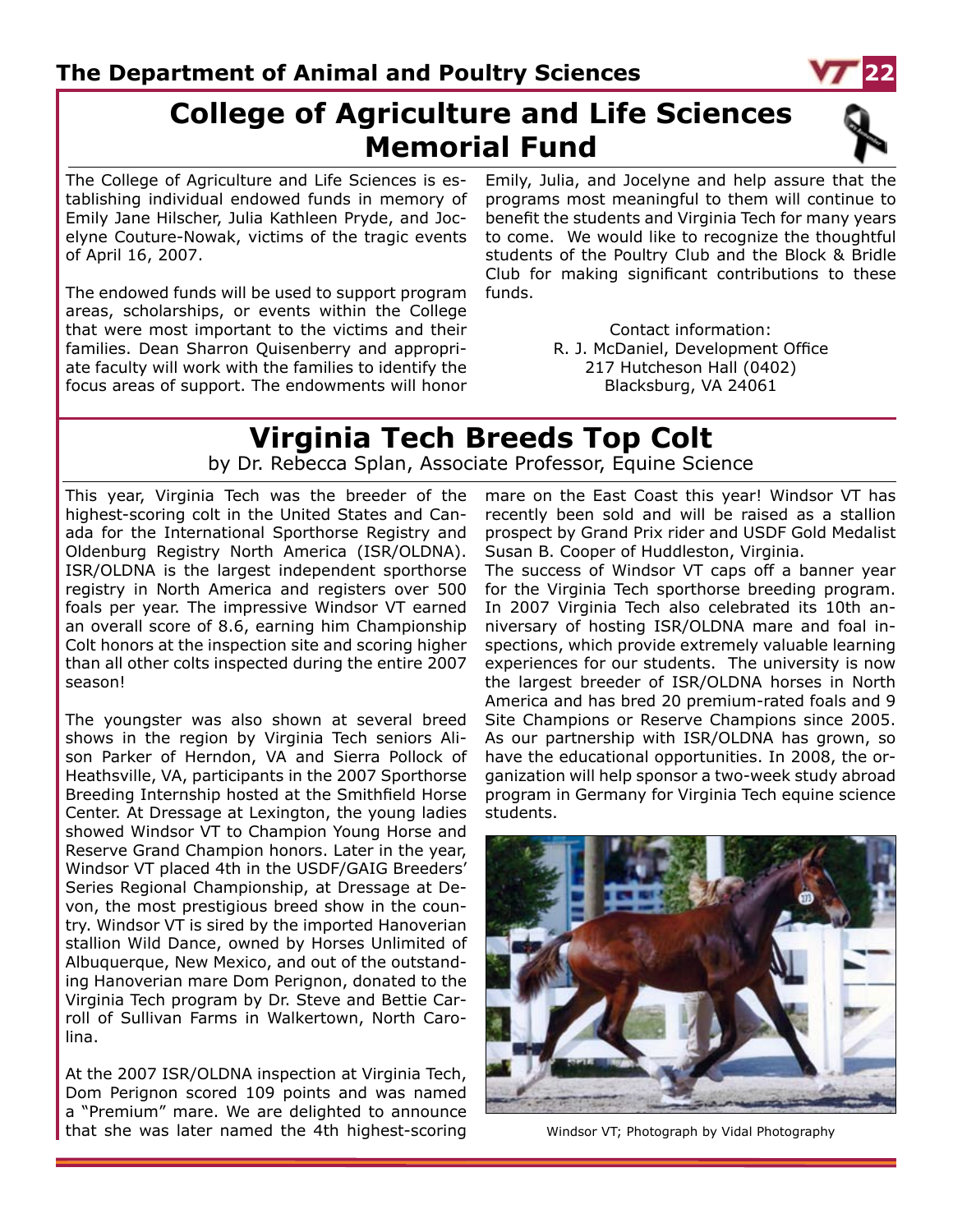# **Virginia Tech Horse Judging Team Returns From Oklahoma City with Ribbons**

by Julia McCann, Instructor

Coming together as a team for the first time this fall, students on the VT Horse Judging Team targeted their efforts towards the National Reining Horse Association Futurity Horse Judging Contest on November 29-30, 2007 in Oklahoma City. This contest is recognized as one of the most difficult judging contests but it represents an opportunity to witness some of the most athletic horses and finest trainers in the industry for this new Olympic sport. The VT team placed eighth among 24 teams from across the nation ranging from California to Florida.

Reining horses exhibit explosive power in a pattern event of eight required maneuvers, including spins and sliding stops that must be scored individually. To prepare for the reining competition, the team

traveled to the Ohio Quarter Horse Congress to volunteer for the horse judging contest and watch the more seasoned teams at work. At home they studied the NRHA Rule book and reining video tapes. A trip to Williamston, NC for 2 days of scoring runs with three of the top judges in the industry was a real boost to the team's knowledge and confidence for the task at hand.

In the nineteenth year for the NRHA Horse Judging Contest, a record number of teams gathered for the two-day contest. The first day tested the competitors' knowledge of the rule book and ability to evaluate maneuver penalties on tape. The second day challenged the students to rank two sets of ten horses competing for the non-pro title at the most prestigious reining horse show in the country. Scores for the contestants were correlated with the

![](_page_22_Picture_7.jpeg)

final scores from the five horse show judges for a major part of the team score. "The work ethic and dedication of this team throughout very long and intense hours of watching horses was admirable," said Dr. Julia McCann, coach of the team. Being VT's first time to compete in this contest against more experienced teams, the knowledge gained will pay dividends in the future horse judging contests.

Team members included: Sarah Barlow, Sr., Louisa, VA; Katrina Broas, Jr, Middletown, NY; Ben Craig, Jr, Raleigh, NC; Morgan Nati, Jr., Johnstown, PA; and Lindsey Williamson, Jr., Culpeper, VA. Under the leadership of Dr. Julia McCann, the team plans to knock on the barn doors of top facilities in VA as they prepare for the upcoming spring contests in Tennesee and Texas.

# **Funding Success by APSC Faculty**

Allen Harper and Mark Estienne have received funding for the following grants:

- Management Practices for Specialty Market Pork Production from the Virginia Dept. of Agriculture & Consumer Services.
- Technical and Educational Support for the Virginia Swine Industry from the Virginia Pork Industry Board.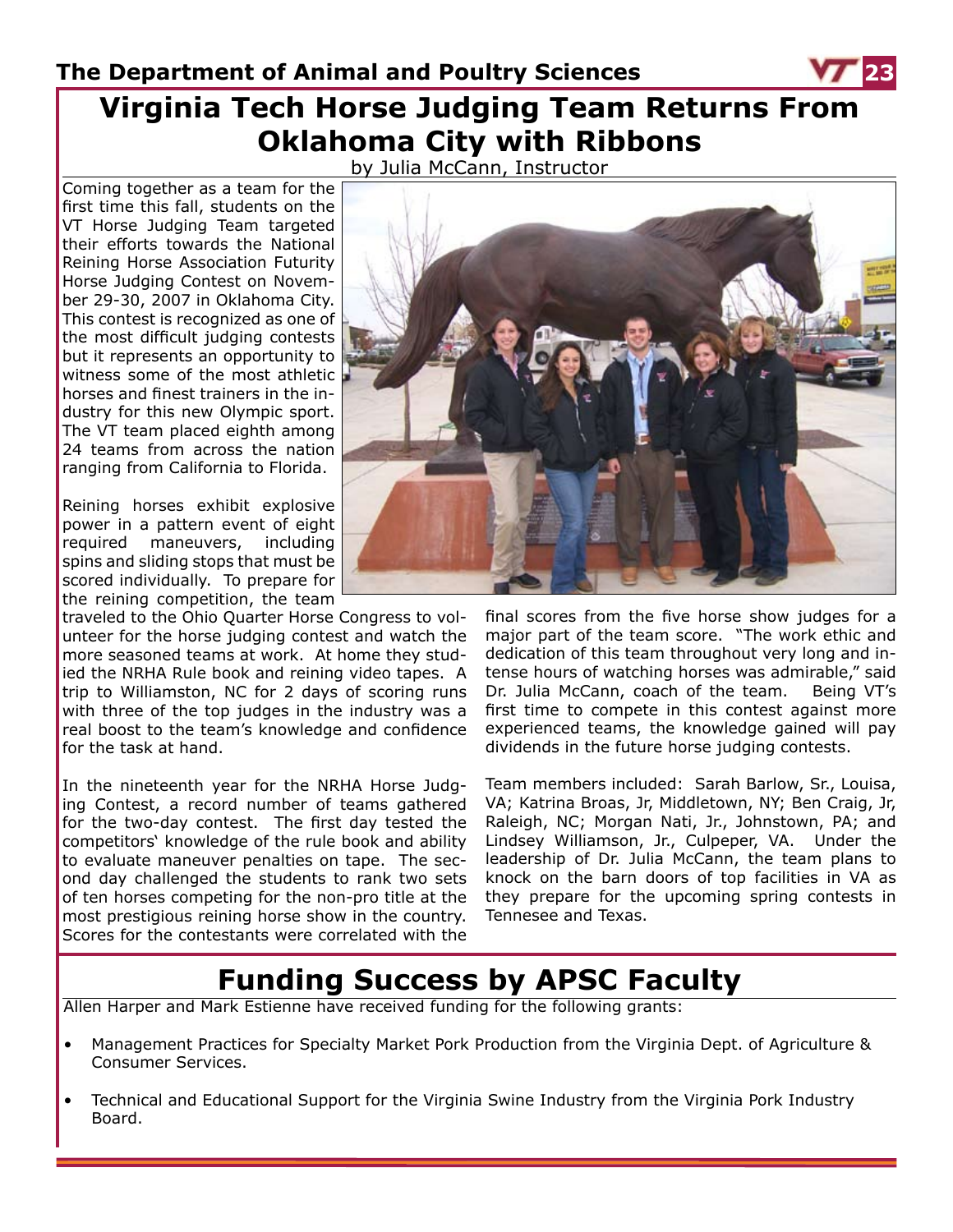![](_page_23_Picture_1.jpeg)

# **Departmental Student Ambassadors**

The purpose of the Student Ambassador Program is for students to develop professional leadership skills and to represent the department to prospective students, parents, employers, government leaders, and the livestock and poultry industries that we serve. Typically, there are twelve undergraduate student ambassadors with four coming from each the sophomore, junior, and senior classes. Each year, four rising sophomores are selected and they serve until they graduate. Individuals are selected based on their scholastic standing and extracurricular involvement. Student ambassadors receive training to learn about the department's teaching, research, and extension programs and about faculty, staff, livestock and poultry centers, research laboratories, and industries.

### **2007-08 APSC Student Ambassadors**

Sarah Barlow Dixie Boyd Jonathan Burner Emma Evans Sarah Firebaugh Kim Fisher Jessica Gilbertie Jacob Gilley Jessica Gould Eric Hilgartner Anjeanne Johnson Samantha Renalds Jessica Romine Virginia Topp Ellis Traywick Amanda Weakley Sarah Weaver Lindsey Williamson

Senior Senior **Junior Sophomore Junior Sophomore** Junior **Junior** Senior **Sophomore** Senior Sophomore **Junior Senior Sophomore** Sophomore Sophomore **Junior** 

Louisa, VA Winchester, VA Luray, VA Crozet, VA Salem, VA Ona, WV Westport, CT Madison, VA Mechanicsville, VA Round Hill, VA Virginia Beach, VA Bridgewater, VA Alexandria, VA Newport News, VA Richmond, VA Madison, VA Madison, VA Culpeper, VA

The Department of Animal and Poultry Sciences newsletter is published by the Department of Animal and Poultry Sciences, 3460 Litton Reaves Hall (0306) Virginia Tech, Blacksburg, VA 24061. Please contact (540) 231-6311 or vtapsc@ vt.edu with questions, comments, or requests for information.

Newsletter design by:

![](_page_23_Picture_10.jpeg)

# **APSC Contact Information**

| <b>Department of Animal and Poultry Sciences</b> Area Code (540) |  |
|------------------------------------------------------------------|--|
|                                                                  |  |
|                                                                  |  |
| <b>Club Advisors</b>                                             |  |
| <b>Block and Bridle Club</b>                                     |  |
|                                                                  |  |
|                                                                  |  |
| <b>Equestrian Club</b>                                           |  |
|                                                                  |  |
| <b>Poultry Club</b>                                              |  |
|                                                                  |  |
| <b>Pre-vet Club</b>                                              |  |
|                                                                  |  |
| <b>Facilities Contacts</b>                                       |  |
|                                                                  |  |
|                                                                  |  |
|                                                                  |  |
|                                                                  |  |
|                                                                  |  |
|                                                                  |  |
|                                                                  |  |
|                                                                  |  |
|                                                                  |  |
|                                                                  |  |